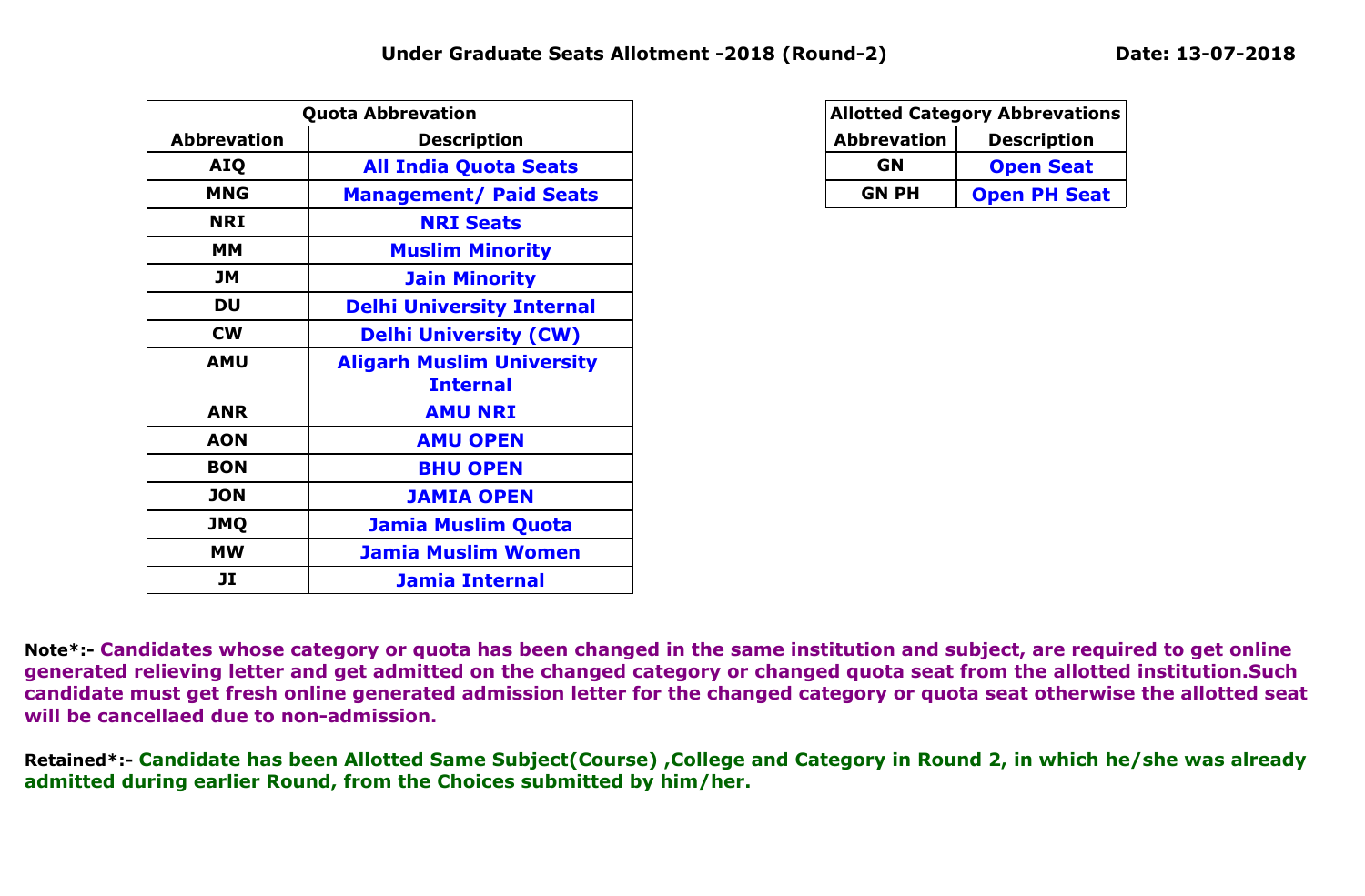|                |       |                          |                                                   |             |                               |                          | Under Graduate Seats Allotment -2018 (Round-2)    |                          |                          |                          |               |                                              |
|----------------|-------|--------------------------|---------------------------------------------------|-------------|-------------------------------|--------------------------|---------------------------------------------------|--------------------------|--------------------------|--------------------------|---------------|----------------------------------------------|
|                |       |                          | Round I                                           |             |                               |                          |                                                   | Round II                 |                          |                          |               |                                              |
| S.No           | Rank  | Allotted<br>Quota        | <b>Allotted Institute</b>                         | Course      | <b>Remarks</b>                | Allotted<br>Quota        | <b>Allotted Institute</b>                         | Course                   | Allotted<br>Category     | Candidate<br>Category    | Option<br>No. | <b>Remarks</b>                               |
| $\mathbf{1}$   | 4474  | <b>ESI</b>               | Government Medical College, Kollam                | <b>MBBS</b> | <b>Not</b><br><b>Reported</b> |                          |                                                   |                          | $\overline{\phantom{a}}$ |                          |               | <b>Fresh Allotted in</b><br><b>2nd Round</b> |
| $\overline{2}$ | 5832  | <b>ESI</b>               | Government Medical College, Kollam                | <b>MBBS</b> | <b>Not</b><br><b>Reported</b> | $\blacksquare$           |                                                   | $\overline{\phantom{a}}$ |                          | $\overline{\phantom{0}}$ |               | Did not fill up<br>fresh choices.            |
| 3              | 7696  | <b>ESI</b>               | Government Medical College, Kollam                | <b>MBBS</b> | <b>Reported</b>               |                          |                                                   |                          |                          |                          |               | Did not opt for<br><b>Upgradation.</b>       |
| 4              | 7889  | ESI                      | ESIC Medical College AND PGIMSR,<br>Bangalore     | <b>MBBS</b> | <b>Not</b><br><b>Reported</b> | $\blacksquare$           |                                                   |                          |                          | $\blacksquare$           |               | Did not fill up<br>fresh choices.            |
| 5              | 7918  | <b>ESI</b>               | Government Medical College, Kollam                | <b>MBBS</b> | <b>Reported</b>               | $\overline{\phantom{a}}$ |                                                   |                          |                          |                          |               | Did not opt for<br>Upgradation.              |
| 6              | 9074  | <b>ESI</b>               | Government Medical College, Kollam                | <b>MBBS</b> | Reported                      | $\overline{\phantom{a}}$ |                                                   |                          |                          |                          |               | Did not opt for<br>Upgradation.              |
| $\overline{7}$ | 9289  | $\overline{\phantom{a}}$ |                                                   |             |                               | ESI                      | Govt. Med. College and ESIC Hospt.,<br>Coimbatore | <b>MBBS</b>              | GN (Group:<br>I)         | <b>GNNO</b>              | 45            | <b>Fresh Allotted in</b><br><b>2nd Round</b> |
| 8              | 10043 | <b>ESI</b>               | Govt. Med. College and ESIC Hospt.,<br>Coimbatore | <b>MBBS</b> | <b>Reported</b>               |                          |                                                   |                          |                          |                          |               | Did not opt for<br>Upgradation.              |
| 9              | 11042 | <b>ESI</b>               | <b>ESIC Medical College, Faridabad</b>            | <b>MBBS</b> | <b>Reported</b>               | $\overline{\phantom{a}}$ |                                                   |                          |                          | $\overline{\phantom{a}}$ |               | Did not opt for<br><b>Upgradation.</b>       |
| 10             | 12781 | <b>ESI</b>               | ESIC Medical College, Faridabad                   | <b>MBBS</b> | <b>Reported</b>               |                          |                                                   |                          |                          |                          |               | Did not opt for<br>Upgradation.              |
| 11             | 13186 | <b>ESI</b>               | ESIC Medical College AND PGIMSR,<br>Bangalore     | <b>MBBS</b> | <b>Reported</b>               |                          |                                                   |                          |                          |                          |               | Did not opt for<br><b>Upgradation.</b>       |
| 12             | 14907 | <b>ESI</b>               | ESIC Medical College, Faridabad                   | <b>MBBS</b> | <b>Reported</b>               | $\blacksquare$           |                                                   | $\overline{\phantom{a}}$ |                          | $\overline{\phantom{a}}$ |               | Did not opt for<br>Upgradation.              |
| 13             | 15378 | <b>ESI</b>               | Government Medical College, Kollam                | <b>MBBS</b> | <b>Reported</b>               | $\overline{\phantom{a}}$ |                                                   |                          |                          | $\overline{\phantom{a}}$ |               | Did not opt for<br><b>Upgradation.</b>       |
| 14             | 17491 | <b>ESI</b>               | Government Medical College, Kollam                | <b>MBBS</b> | <b>Reported</b>               |                          |                                                   |                          |                          |                          |               | Did not opt for<br><b>Upgradation.</b>       |
| 15             | 17496 | ESI                      | Government Medical College, Kollam                | <b>MBBS</b> | <b>Reported</b>               | $\overline{\phantom{a}}$ |                                                   | $\overline{\phantom{a}}$ |                          |                          |               | Did not opt for<br><b>Upgradation.</b>       |
| 16             | 18377 | ESI                      | ESIC Medical College AND PGIMSR,<br>Chennai       | <b>MBBS</b> | <b>Reported</b>               | $\blacksquare$           |                                                   |                          |                          | $\overline{\phantom{a}}$ |               | Did not opt for<br>Upgradation.              |
| 17             | 19306 | <b>ESI</b>               | Government Medical College, Kollam                | <b>MBBS</b> | <b>Reported</b>               | $\blacksquare$           |                                                   | $\overline{\phantom{a}}$ |                          |                          |               | Did not opt for<br><b>Upgradation.</b>       |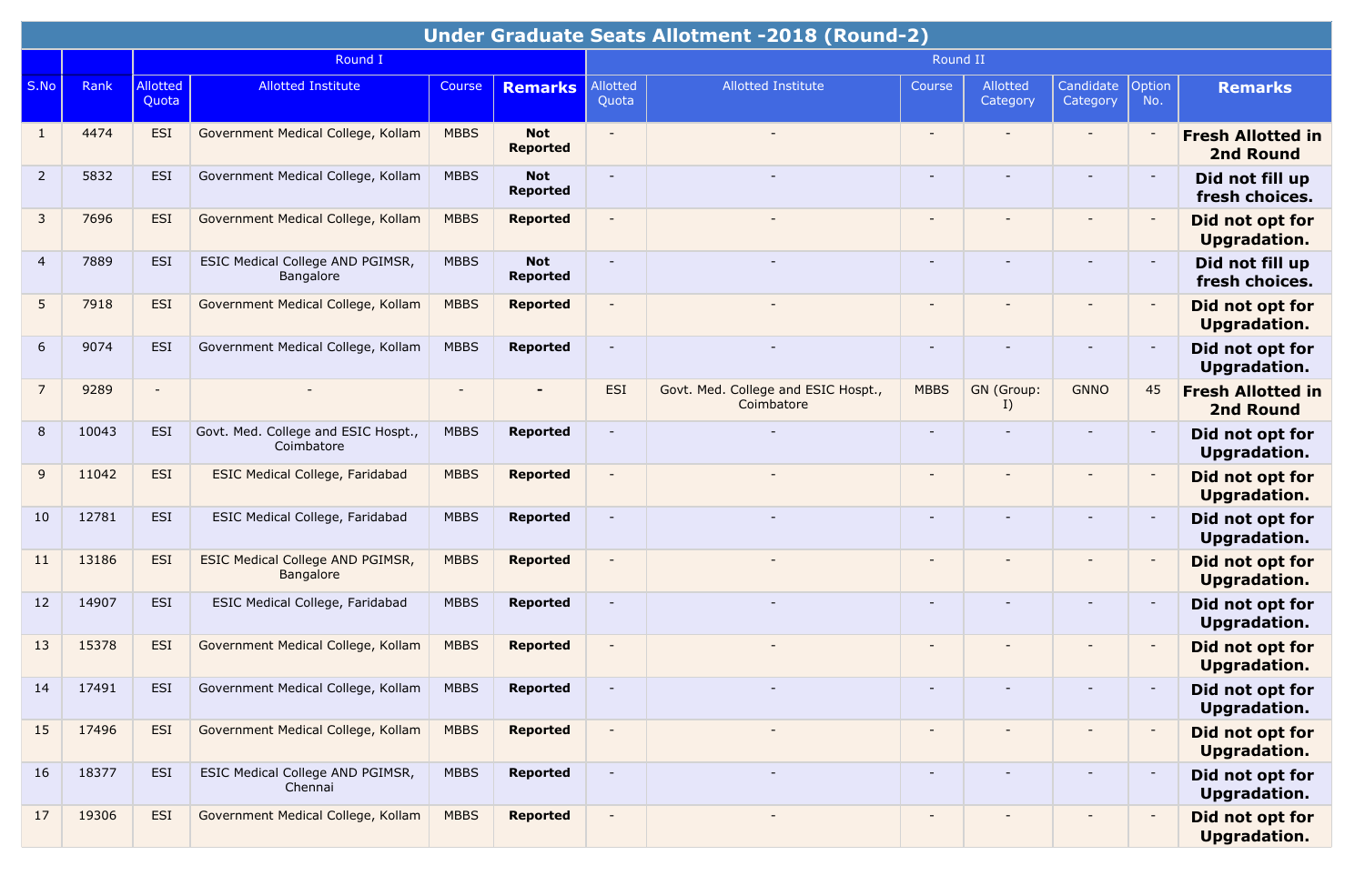|      |       |                          |                                                      |             |                               |                          | <b>Under Graduate Seats Allotment -2018 (Round-2)</b> |                          |                      |                          |                          |                                        |
|------|-------|--------------------------|------------------------------------------------------|-------------|-------------------------------|--------------------------|-------------------------------------------------------|--------------------------|----------------------|--------------------------|--------------------------|----------------------------------------|
|      |       |                          | Round I                                              |             |                               |                          |                                                       | Round II                 |                      |                          |                          |                                        |
| S.No | Rank  | <b>Allotted</b><br>Quota | <b>Allotted Institute</b>                            | Course      | <b>Remarks</b>                | Allotted<br>Quota        | <b>Allotted Institute</b>                             | Course                   | Allotted<br>Category | Candidate<br>Category    | Option<br>No.            | <b>Remarks</b>                         |
| 18   | 20353 | $\sim$                   |                                                      |             |                               | ESI                      | ESIC Medical College, Hyderbad                        | <b>MBBS</b>              | GN (Group:<br>I)     | <b>GNNO</b>              | -1                       | <b>Fresh Allotted in</b><br>2nd Round  |
| 19   | 20807 | <b>ESI</b>               | <b>ESIC Medical College, Faridabad</b>               | <b>MBBS</b> | <b>Reported</b>               | $\overline{\phantom{a}}$ |                                                       | $\overline{\phantom{a}}$ |                      | -                        |                          | Did not opt for<br><b>Upgradation.</b> |
| 20   | 21046 | <b>ESI</b>               | Govt. Med. College and ESIC Hospt.,<br>Coimbatore    | <b>MBBS</b> | <b>Not</b><br><b>Reported</b> | $\overline{\phantom{a}}$ |                                                       |                          |                      |                          |                          | Did not fill up<br>fresh choices.      |
| 21   | 21596 | <b>ESI</b>               | <b>ESIC Medical College, Faridabad</b>               | <b>MBBS</b> | <b>Reported</b>               | $\blacksquare$           |                                                       |                          |                      | $\overline{\phantom{a}}$ |                          | Did not opt for<br><b>Upgradation.</b> |
| 22   | 21882 | <b>ESI</b>               | ESIC Medical College AND PGIMSR,<br>Bangalore        | <b>MBBS</b> | <b>Reported</b>               | $\overline{\phantom{a}}$ |                                                       |                          |                      |                          |                          | Did not opt for<br>Upgradation.        |
| 23   | 22506 | <b>ESI</b>               | ESIC Medical College, Hyderbad                       | <b>MBBS</b> | <b>Reported</b>               | $\overline{\phantom{a}}$ |                                                       |                          | $\overline{a}$       |                          |                          | Did not opt for<br>Upgradation.        |
| 24   | 24331 | ESI                      | ESIC Medical College, Faridabad                      | <b>MBBS</b> | <b>Reported</b>               | $\blacksquare$           |                                                       |                          |                      |                          |                          | Did not opt for<br><b>Upgradation.</b> |
| 25   | 24459 | <b>ESI</b>               | <b>ESIC Medical College AND PGIMSR,</b><br>Bangalore | <b>MBBS</b> | <b>Reported</b>               | $\blacksquare$           |                                                       |                          |                      |                          |                          | Did not opt for<br>Upgradation.        |
| 26   | 24765 | <b>ESI</b>               | ESIC Medical College AND PGIMSR,<br>Chennai          | <b>MBBS</b> | <b>Reported</b>               | $\blacksquare$           |                                                       |                          |                      | $\overline{\phantom{a}}$ |                          | Did not opt for<br>Upgradation.        |
| 27   | 24826 | <b>ESI</b>               | ESIC Medical College AND PGIMSR,<br>Bangalore        | <b>MBBS</b> | <b>Reported</b>               | $\blacksquare$           |                                                       |                          |                      |                          |                          | Did not opt for<br><b>Upgradation.</b> |
| 28   | 25791 | <b>ESI</b>               | Government Medical College, Kollam                   | <b>MBBS</b> | <b>Reported</b>               |                          |                                                       |                          |                      | $\overline{\phantom{0}}$ |                          | Did not opt for<br>Upgradation.        |
| 29   | 26813 | <b>ESI</b>               | ESIC Medical College AND PGIMSR,<br>Bangalore        | <b>MBBS</b> | <b>Reported</b>               | $\overline{a}$           |                                                       |                          |                      | $\overline{\phantom{a}}$ |                          | Did not opt for<br><b>Upgradation.</b> |
| 30   | 26855 | ESI                      | ESIC Medical College, Faridabad                      | <b>MBBS</b> | <b>Reported</b>               | $\overline{\phantom{a}}$ |                                                       |                          |                      |                          |                          | Did not opt for<br>Upgradation.        |
| 31   | 26971 | <b>ESI</b>               | Government Medical College, Kollam                   | <b>MBBS</b> | <b>Reported</b>               |                          |                                                       |                          |                      |                          |                          | Did not opt for<br><b>Upgradation.</b> |
| 32   | 27397 | ESI                      | Government Medical College, Kollam                   | <b>MBBS</b> | Reported                      | $\blacksquare$           |                                                       | $\overline{\phantom{a}}$ | $\qquad \qquad -$    | $\overline{\phantom{a}}$ |                          | Did not opt for<br>Upgradation.        |
| 33   | 28489 | <b>ESI</b>               | ESIC Medical College AND PGIMSR,<br>Bangalore        | <b>MBBS</b> | <b>Reported</b>               | $\overline{\phantom{a}}$ |                                                       |                          |                      | $\overline{\phantom{a}}$ | $\overline{\phantom{a}}$ | Did not opt for<br>Upgradation.        |
| 34   | 28909 | ESI                      | Government Medical College, Kollam                   | <b>MBBS</b> | Reported                      | $\sim$                   |                                                       | $\overline{\phantom{a}}$ | $\qquad \qquad -$    |                          |                          | Did not opt for<br>Upgradation.        |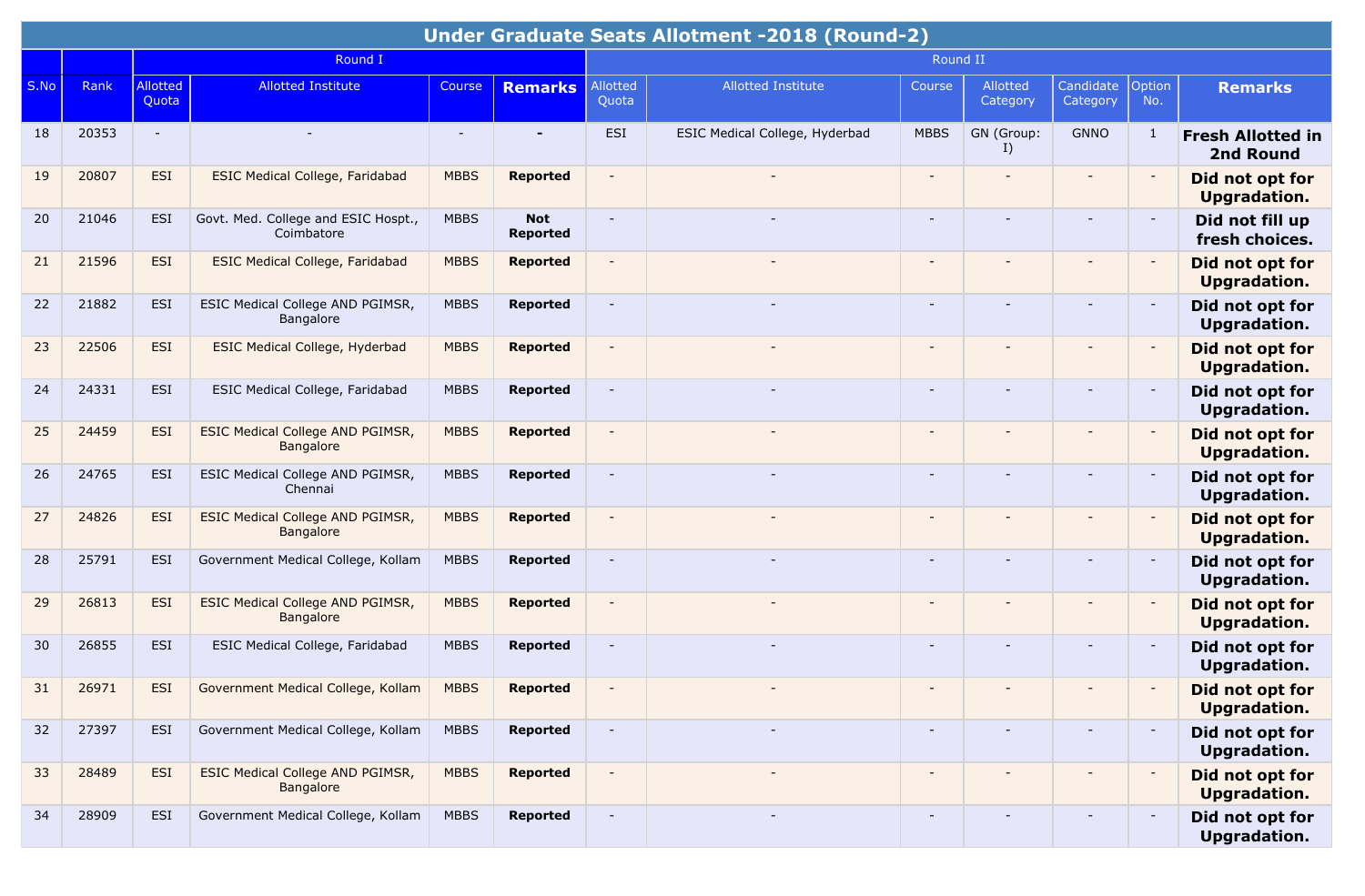|      |       |                          |                                                   |                |                 |                          | <b>Under Graduate Seats Allotment -2018 (Round-2)</b> |                          |                      |                          |               |                                              |
|------|-------|--------------------------|---------------------------------------------------|----------------|-----------------|--------------------------|-------------------------------------------------------|--------------------------|----------------------|--------------------------|---------------|----------------------------------------------|
|      |       |                          | Round I                                           |                |                 |                          |                                                       | Round II                 |                      |                          |               |                                              |
| S.No | Rank  | <b>Allotted</b><br>Quota | <b>Allotted Institute</b>                         | Course         | <b>Remarks</b>  | Allotted<br>Quota        | <b>Allotted Institute</b>                             | Course                   | Allotted<br>Category | Candidate<br>Category    | Option<br>No. | <b>Remarks</b>                               |
| 35   | 30131 | <b>ESI</b>               | <b>ESIC Medical College, Hyderbad</b>             | <b>MBBS</b>    | <b>Reported</b> | $\sim$                   |                                                       |                          | $\sim$               | $\overline{\phantom{a}}$ |               | Did not fill up<br>fresh choices.            |
| 36   | 30744 | <b>ESI</b>               | ESIC Medical College, Faridabad                   | <b>MBBS</b>    | <b>Reported</b> | $\sim$                   |                                                       |                          |                      |                          |               | Did not opt for<br>Upgradation.              |
| 37   | 31215 | $\overline{\phantom{a}}$ |                                                   |                |                 | ESI                      | ESIC Medical College AND PGIMSR,<br>Bangalore         | <b>MBBS</b>              | GN (Group:<br>I)     | <b>OBC</b>               |               | <b>Fresh Allotted in</b><br><b>2nd Round</b> |
| 38   | 32166 | ESI                      | Govt. Med. College and ESIC Hospt.,<br>Coimbatore | <b>MBBS</b>    | <b>Reported</b> |                          |                                                       | $\overline{\phantom{a}}$ |                      | $\overline{\phantom{a}}$ |               | Did not opt for<br>Upgradation.              |
| 39   | 32276 | <b>ESI</b>               | Government Medical College, Kollam                | <b>MBBS</b>    | <b>Reported</b> | $\blacksquare$           |                                                       |                          |                      |                          |               | Did not opt for<br><b>Upgradation.</b>       |
| 40   | 32307 | ESI                      | ESIC Medical College, Faridabad                   | <b>MBBS</b>    | <b>Reported</b> | $\overline{\phantom{a}}$ |                                                       |                          |                      | $\overline{\phantom{a}}$ |               | Did not opt for<br>Upgradation.              |
| 41   | 33088 | <b>ESI</b>               | ESIC Medical College AND PGIMSR,<br>Kolkata       | <b>MBBS</b>    | <b>Reported</b> | $\blacksquare$           |                                                       |                          |                      |                          |               | Did not opt for<br>Upgradation.              |
| 42   | 33424 | ESI                      | ESIC Medical College AND PGIMSR,<br>Kolkata       | <b>MBBS</b>    | <b>Reported</b> | $\overline{\phantom{a}}$ |                                                       |                          |                      |                          |               | Did not opt for<br>Upgradation.              |
| 43   | 33516 | ESI                      | ESIC Medical College AND PGIMSR,<br>Bangalore     | <b>MBBS</b>    | <b>Reported</b> | $\overline{\phantom{a}}$ |                                                       |                          |                      | $\overline{\phantom{a}}$ |               | Did not opt for<br><b>Upgradation.</b>       |
| 44   | 34165 | <b>ESI</b>               | Government Medical College, Kollam                | <b>MBBS</b>    | <b>Reported</b> | $\blacksquare$           |                                                       | $\overline{a}$           |                      | $\overline{\phantom{a}}$ |               | Did not opt for<br>Upgradation.              |
| 45   | 34495 | <b>ESI</b>               | ESIC Medical College AND PGIMSR,<br>Kolkata       | <b>MBBS</b>    | <b>Reported</b> |                          |                                                       |                          |                      |                          |               | Did not opt for<br><b>Upgradation.</b>       |
| 46   | 35260 | ESI                      | ESIC Medical College AND PGIMSR,<br>Bangalore     | <b>MBBS</b>    | <b>Reported</b> | $\blacksquare$           |                                                       | $\overline{\phantom{a}}$ |                      |                          |               | Did not opt for<br>Upgradation.              |
| 47   | 36042 | $\overline{\phantom{a}}$ |                                                   |                |                 | ESI                      | Government Medical College, Kollam                    | <b>MBBS</b>              | GN (Group:<br>I)     | <b>GNNO</b>              |               | <b>Fresh Allotted in</b><br><b>2nd Round</b> |
| 48   | 36952 | <b>ESI</b>               | Government Medical College, Kollam                | <b>MBBS</b>    | <b>Reported</b> |                          |                                                       |                          |                      |                          |               | Did not opt for<br><b>Upgradation.</b>       |
| 49   | 37564 | ESI                      | <b>ESIC Medical College, Faridabad</b>            | <b>MBBS</b>    | <b>Reported</b> |                          |                                                       | $\overline{\phantom{a}}$ |                      |                          |               | Did not opt for<br><b>Upgradation.</b>       |
| 50   | 37782 | ESI                      | ESIC Medical College, Faridabad                   | <b>MBBS</b>    | <b>Reported</b> | $\overline{\phantom{a}}$ |                                                       | $\overline{\phantom{a}}$ |                      | $\overline{\phantom{a}}$ |               | Did not opt for<br>Upgradation.              |
| 51   | 38594 | $\sim$                   |                                                   | $\blacksquare$ | $\blacksquare$  | ESI                      | Government Medical College, Kollam                    | <b>MBBS</b>              | GN (Group:<br>I)     | <b>GNNO</b>              | 9             | <b>Fresh Allotted in</b><br><b>2nd Round</b> |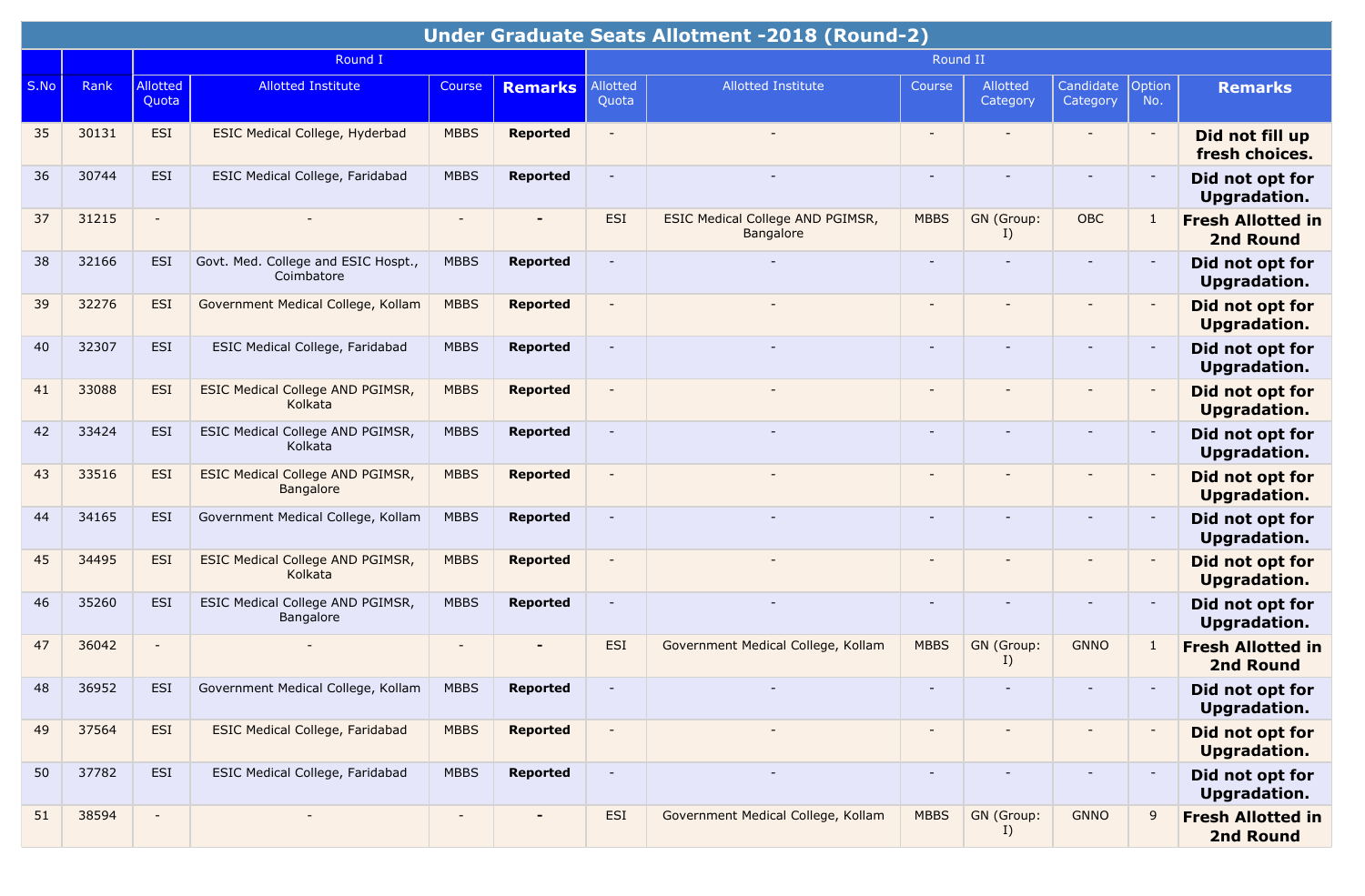|      |       |                   |                                                      |             |                            |                          | Under Graduate Seats Allotment -2018 (Round-2) |                          |                      |                          |               |                                        |
|------|-------|-------------------|------------------------------------------------------|-------------|----------------------------|--------------------------|------------------------------------------------|--------------------------|----------------------|--------------------------|---------------|----------------------------------------|
|      |       |                   | Round I                                              |             |                            |                          |                                                | Round II                 |                      |                          |               |                                        |
| S.No | Rank  | Allotted<br>Quota | <b>Allotted Institute</b>                            | Course      | <b>Remarks</b>             | Allotted<br>Quota        | <b>Allotted Institute</b>                      | Course                   | Allotted<br>Category | Candidate<br>Category    | Option<br>No. | <b>Remarks</b>                         |
| 52   | 38860 | <b>ESI</b>        | ESIC Medical College AND PGIMSR,<br>Bangalore        | <b>MBBS</b> | <b>Reported</b>            | $\blacksquare$           |                                                |                          |                      |                          |               | Did not opt for<br>Upgradation.        |
| 53   | 39004 | <b>ESI</b>        | Govt. Med. College and ESIC Hospt.,<br>Coimbatore    | <b>MBBS</b> | <b>Reported</b>            | $\overline{\phantom{a}}$ |                                                |                          |                      |                          |               | Did not opt for<br>Upgradation.        |
| 54   | 40782 | <b>ESI</b>        | ESIC Medical College AND PGIMSR,<br>Bangalore        | <b>MBBS</b> | <b>Reported</b>            |                          |                                                |                          |                      |                          |               | Did not opt for<br>Upgradation.        |
| 55   | 42241 | <b>ESI</b>        | ESIC Medical College AND PGIMSR,<br><b>Bangalore</b> | <b>MBBS</b> | <b>Reported</b>            | $\sim$                   |                                                | $\overline{\phantom{a}}$ |                      | ۰                        |               | Did not opt for<br><b>Upgradation.</b> |
| 56   | 42368 | <b>ESI</b>        | Govt. Med. College and ESIC Hospt.,<br>Coimbatore    | <b>MBBS</b> | <b>Reported</b>            | ESI                      | Government Medical College, Kollam             | <b>MBBS</b>              | GN (Group:<br>I)     | <b>GNNO</b>              | $\mathbf{1}$  | <b>Upgraded</b>                        |
| 57   | 43902 | <b>ESI</b>        | ESIC Medical College AND PGIMSR,<br>Bangalore        | <b>MBBS</b> | <b>Reported</b>            | $\blacksquare$           |                                                |                          |                      |                          |               | Did not opt for<br>Upgradation.        |
| 58   | 44477 | <b>ESI</b>        | ESIC Medical College AND PGIMSR,<br>Bangalore        | <b>MBBS</b> | <b>Reported</b>            | $\overline{\phantom{a}}$ |                                                |                          |                      |                          |               | Did not opt for<br>Upgradation.        |
| 59   | 45728 | <b>ESI</b>        | Govt. Med. College and ESIC Hospt.,<br>Coimbatore    | <b>MBBS</b> | <b>Reported</b>            | <b>ESI</b>               | Government Medical College, Kollam             | <b>MBBS</b>              | GN (Group:<br>I)     | <b>GNNO</b>              | $\mathbf{1}$  | <b>Upgraded</b>                        |
| 60   | 45793 | <b>ESI</b>        | ESIC Medical College, Faridabad                      | <b>MBBS</b> | <b>Reported</b>            | $\sim$                   |                                                | $\overline{\phantom{0}}$ |                      |                          |               | Did not fill up<br>fresh choices.      |
| 61   | 46195 | <b>ESI</b>        | ESIC Medical College AND PGIMSR,<br>Bangalore        | <b>MBBS</b> | <b>Reported</b>            |                          |                                                |                          |                      |                          |               | Did not opt for<br><b>Upgradation.</b> |
| 62   | 47263 | <b>ESI</b>        | ESIC Medical College AND PGIMSR,<br>Chennai          | <b>MBBS</b> | <b>Reported</b>            | $\overline{\phantom{a}}$ |                                                |                          |                      |                          |               | Did not opt for<br>Upgradation.        |
| 63   | 47370 | <b>ESI</b>        | ESIC Medical College AND PGIMSR,<br><b>Bangalore</b> | <b>MBBS</b> | <b>Reported</b>            | $\blacksquare$           |                                                |                          |                      |                          |               | Did not opt for<br><b>Upgradation.</b> |
| 64   | 47778 | <b>ESI</b>        | ESIC Medical College AND PGIMSR,<br>Bangalore        | <b>MBBS</b> | <b>Reported</b>            |                          |                                                |                          |                      |                          |               | Did not opt for<br>Upgradation.        |
| 65   | 48205 |                   |                                                      |             |                            | <b>ESI</b>               | <b>ESIC Medical College, Hyderbad</b>          | <b>MBBS</b>              | GN (Group:<br>I      | <b>GNNO</b>              | $\lceil$      | <b>Fresh Allotted in</b><br>2nd Round  |
| 66   | 49100 | ESI               | ESIC Medical College AND PGIMSR,<br>Bangalore        | <b>MBBS</b> | <b>Reported</b>            |                          |                                                |                          |                      |                          |               | Did not opt for<br>Upgradation.        |
| 67   | 49492 | <b>ESI</b>        | ESIC Medical College AND PGIMSR,<br>Chennai          | <b>MBBS</b> | Seat<br><b>Surrendered</b> | $\overline{\phantom{a}}$ |                                                |                          |                      | $\overline{\phantom{a}}$ |               | Did not fill up<br>fresh choices.      |
| 68   | 50084 | ESI               | Govt. Med. College and ESIC Hospt.,<br>Coimbatore    | <b>MBBS</b> | Reported                   | ESI                      | Government Medical College, Kollam             | <b>MBBS</b>              | GN (Group:<br>I)     | <b>GNNO</b>              | 1             | <b>Upgraded</b>                        |
| 69   | 50328 | <b>ESI</b>        | <b>ESIC Medical College AND PGIMSR,</b><br>Bangalore | <b>MBBS</b> | <b>Reported</b>            | $\blacksquare$           |                                                | $\overline{\phantom{a}}$ | $\blacksquare$       | $\qquad \qquad -$        |               | Did not opt for<br>Upgradation.        |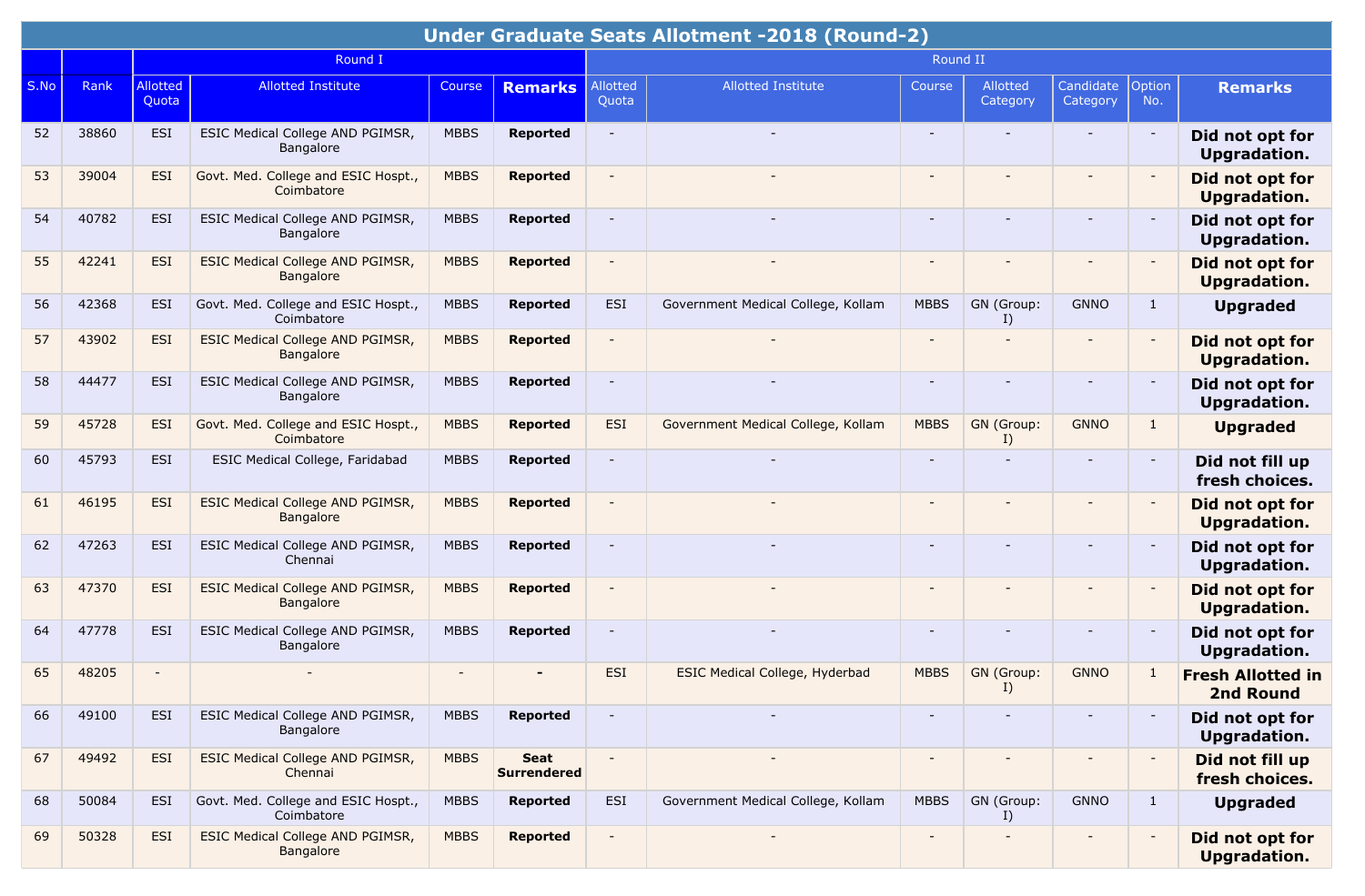|      |       |                          |                                                    |             |                 |                          | <b>Under Graduate Seats Allotment -2018 (Round-2)</b> |                          |                      |                       |                          |                                              |
|------|-------|--------------------------|----------------------------------------------------|-------------|-----------------|--------------------------|-------------------------------------------------------|--------------------------|----------------------|-----------------------|--------------------------|----------------------------------------------|
|      |       |                          | Round I                                            |             |                 |                          |                                                       | Round II                 |                      |                       |                          |                                              |
| S.No | Rank  | <b>Allotted</b><br>Quota | <b>Allotted Institute</b>                          | Course      | <b>Remarks</b>  | Allotted<br>Quota        | <b>Allotted Institute</b>                             | Course                   | Allotted<br>Category | Candidate<br>Category | Option<br>No.            | <b>Remarks</b>                               |
| 70   | 51717 | $\sim$                   |                                                    |             | $\blacksquare$  | <b>ESI</b>               | Government Medical College, Kollam                    | <b>MBBS</b>              | OBC (Group:<br>I)    | OBC                   | $\mathbf{1}$             | <b>Fresh Allotted in</b><br>2nd Round        |
| 71   | 52136 | ESI                      | ESIC Medical College AND PGIMSR,<br>Chennai        | <b>MBBS</b> | <b>Reported</b> | $\overline{\phantom{a}}$ |                                                       | $\overline{\phantom{a}}$ |                      |                       |                          | Did not opt for<br><b>Upgradation.</b>       |
| 72   | 55675 | <b>ESI</b>               | ESIC Medical College, Faridabad                    | <b>MBBS</b> | <b>Reported</b> | $\overline{\phantom{a}}$ |                                                       |                          |                      |                       |                          | Did not opt for<br><b>Upgradation.</b>       |
| 73   | 55937 | ESI                      | ESIC Medical College AND PGIMSR,<br>Chennai        | <b>MBBS</b> | <b>Reported</b> | $\overline{\phantom{a}}$ |                                                       | $\overline{\phantom{a}}$ |                      |                       |                          | Did not opt for<br><b>Upgradation.</b>       |
| 74   | 56088 | <b>ESI</b>               | ESIC Medical College, Hyderbad                     | <b>MBBS</b> | <b>Reported</b> | $\sim$                   |                                                       | $\overline{\phantom{a}}$ |                      |                       |                          | Did not opt for<br><b>Upgradation.</b>       |
| 75   | 56175 | <b>ESI</b>               | Government Medical College, Kollam                 | <b>MBBS</b> | <b>Reported</b> | $\overline{\phantom{a}}$ |                                                       | $\overline{\phantom{a}}$ |                      |                       |                          | Did not opt for<br><b>Upgradation.</b>       |
| 76   | 56783 | <b>ESI</b>               | ESIC Medical College, Hyderbad                     | <b>MBBS</b> | <b>Reported</b> | $\blacksquare$           |                                                       | $\overline{\phantom{a}}$ |                      |                       |                          | Did not opt for<br>Upgradation.              |
| 77   | 56788 | ESI                      | <b>ESIC Medical College AND PGIMSR,</b><br>Chennai | <b>MBBS</b> | <b>Reported</b> | <b>ESI</b>               | Govt. Med. College and ESIC Hospt.,<br>Coimbatore     | <b>MBBS</b>              | GN (Group:<br>I)     | <b>GNNO</b>           | $\mathbf{1}$             | <b>Upgraded</b>                              |
| 78   | 58376 | <b>ESI</b>               | ESIC Medical College AND PGIMSR,<br>Bangalore      | <b>MBBS</b> | <b>Reported</b> | $\sim$                   |                                                       | $\blacksquare$           |                      |                       |                          | Did not fill up<br>fresh choices.            |
| 79   | 59888 | ESI                      | <b>ESIC Medical College AND PGIMSR,</b><br>Chennai | <b>MBBS</b> | <b>Reported</b> | $\overline{\phantom{a}}$ | $\overline{\phantom{a}}$                              | $\overline{\phantom{a}}$ |                      | $\sim$                |                          | Did not opt for<br><b>Upgradation.</b>       |
| 80   | 60341 | $\sim$                   |                                                    | $\sim$      |                 | <b>ESI</b>               | Govt. Med. College and ESIC Hospt.,<br>Coimbatore     | <b>MBBS</b>              | GN (Group:<br>I)     | OBC                   | 1                        | <b>Fresh Allotted in</b><br>2nd Round        |
| 81   | 60345 | <b>ESI</b>               | <b>ESIC Medical College, Faridabad</b>             | <b>MBBS</b> | <b>Reported</b> | $\blacksquare$           |                                                       |                          |                      |                       |                          | Did not opt for<br><b>Upgradation.</b>       |
| 82   | 60797 | <b>ESI</b>               | ESIC Medical College, Hyderbad                     | <b>MBBS</b> | <b>Reported</b> | $\overline{\phantom{a}}$ |                                                       | $\overline{\phantom{a}}$ |                      |                       |                          | Did not opt for<br><b>Upgradation.</b>       |
| 83   | 61125 | <b>ESI</b>               | ESIC Medical College, Gulbarga                     | <b>MBBS</b> | <b>Reported</b> | $\overline{\phantom{a}}$ |                                                       | $\overline{\phantom{a}}$ |                      |                       |                          | <b>No Upgradation</b>                        |
| 84   | 61557 | ESI                      | ESIC Medical College, Hyderbad                     | <b>MBBS</b> | <b>Reported</b> | $\overline{\phantom{a}}$ |                                                       |                          |                      |                       |                          | Did not opt for<br>Upgradation.              |
| 85   | 61992 | $\overline{\phantom{a}}$ |                                                    | $\sim$      |                 | <b>ESI</b>               | ESIC Medical College AND PGIMSR,<br>Chennai           | <b>MBBS</b>              | GN (Group:<br>I)     | <b>GNNO</b>           | $\overline{2}$           | <b>Fresh Allotted in</b><br><b>2nd Round</b> |
| 86   | 62217 | ESI                      | ESIC Medical College AND PGIMSR,<br>Chennai        | <b>MBBS</b> | <b>Reported</b> | $\overline{\phantom{a}}$ |                                                       | $\overline{\phantom{a}}$ |                      |                       | $\overline{\phantom{a}}$ | Did not opt for<br>Upgradation.              |
| 87   | 62218 | <b>ESI</b>               | ESIC Medical College, Gulbarga                     | <b>MBBS</b> | <b>Reported</b> | $\overline{\phantom{a}}$ | $\overline{\phantom{a}}$                              | $\overline{\phantom{a}}$ |                      |                       |                          | Did not opt for<br><b>Upgradation.</b>       |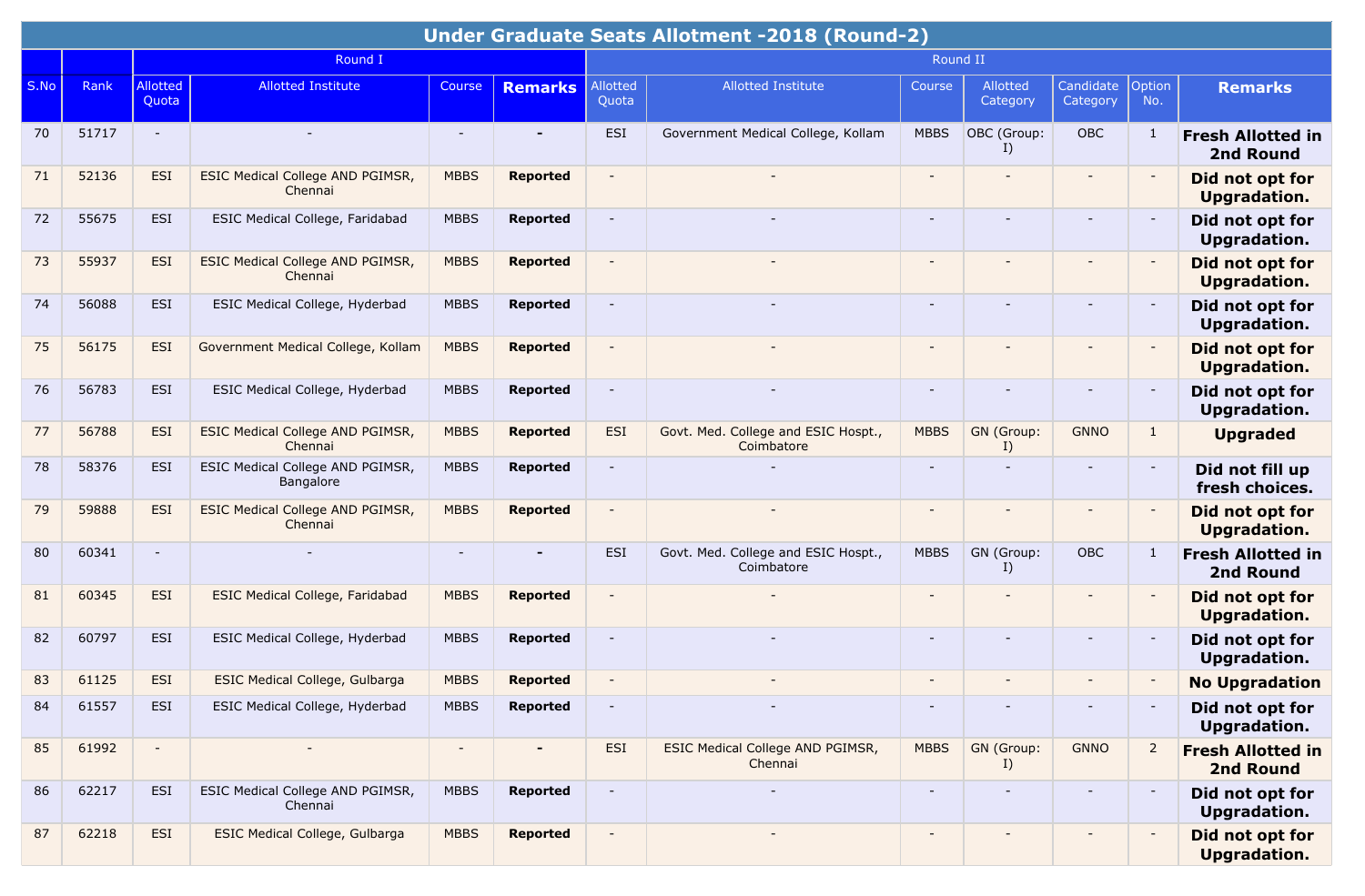|      |       |                   |                                               |             |                 |                          | <b>Under Graduate Seats Allotment -2018 (Round-2)</b> |                          |                      |                          |               |                                        |
|------|-------|-------------------|-----------------------------------------------|-------------|-----------------|--------------------------|-------------------------------------------------------|--------------------------|----------------------|--------------------------|---------------|----------------------------------------|
|      |       |                   | Round I                                       |             |                 |                          |                                                       | Round II                 |                      |                          |               |                                        |
| S.No | Rank  | Allotted<br>Quota | <b>Allotted Institute</b>                     | Course      | <b>Remarks</b>  | Allotted<br>Quota        | <b>Allotted Institute</b>                             | Course                   | Allotted<br>Category | Candidate<br>Category    | Option<br>No. | <b>Remarks</b>                         |
| 88   | 64953 | <b>ESI</b>        | SLBS Govt. Medical College, Mandi             | <b>MBBS</b> | <b>Reported</b> | <b>ESI</b>               | ESIC Medical College, Faridabad                       | <b>MBBS</b>              | GN (Group:<br>I)     | <b>GNNO</b>              | $\mathbf{1}$  | <b>Upgraded</b>                        |
| 89   | 65109 | <b>ESI</b>        | ESIC Medical College, Hyderbad                | <b>MBBS</b> | <b>Reported</b> |                          |                                                       |                          |                      |                          |               | Did not opt for<br><b>Upgradation.</b> |
| 90   | 65181 | <b>ESI</b>        | ESIC Medical College AND PGIMSR,<br>Chennai   | <b>MBBS</b> | <b>Reported</b> | $\overline{\phantom{a}}$ |                                                       |                          |                      | $\overline{\phantom{a}}$ |               | Did not opt for<br>Upgradation.        |
| 91   | 65266 | <b>ESI</b>        | ESIC Medical College AND PGIMSR,<br>Kolkata   | <b>MBBS</b> | <b>Reported</b> |                          |                                                       |                          |                      |                          |               | Did not opt for<br><b>Upgradation.</b> |
| 92   | 65489 | <b>ESI</b>        | ESIC Medical College, Hyderbad                | <b>MBBS</b> | <b>Reported</b> | $\overline{\phantom{a}}$ |                                                       | $\overline{\phantom{a}}$ |                      | $\overline{\phantom{a}}$ |               | Did not opt for<br><b>Upgradation.</b> |
| 93   | 65681 | <b>ESI</b>        | ESIC Medical College, Hyderbad                | <b>MBBS</b> | <b>Reported</b> | $\overline{\phantom{a}}$ |                                                       |                          |                      |                          |               | Did not opt for<br><b>Upgradation.</b> |
| 94   | 65810 | <b>ESI</b>        | ESIC Medical College, Gulbarga                | <b>MBBS</b> | <b>Reported</b> | <b>ESI</b>               | ESIC Medical College AND PGIMSR,<br>Bangalore         | <b>MBBS</b>              | GN (Group:<br>I)     | <b>GNNO</b>              | $\mathbf{1}$  | <b>Upgraded</b>                        |
| 95   | 66670 | <b>ESI</b>        | <b>ESIC Medical College, Gulbarga</b>         | <b>MBBS</b> | <b>Reported</b> |                          |                                                       |                          |                      |                          |               | Did not opt for<br><b>Upgradation.</b> |
| 96   | 67195 | <b>ESI</b>        | ESIC Medical College, Faridabad               | <b>MBBS</b> | <b>Reported</b> |                          |                                                       | $\overline{\phantom{a}}$ |                      | $\blacksquare$           |               | Did not opt for<br>Upgradation.        |
| 97   | 67372 | ESI               | ESIC Medical College, Hyderbad                | <b>MBBS</b> | <b>Reported</b> | $\overline{\phantom{a}}$ |                                                       |                          |                      |                          |               | Did not opt for<br><b>Upgradation.</b> |
| 98   | 67543 | <b>ESI</b>        | ESIC Medical College, Hyderbad                | <b>MBBS</b> | <b>Reported</b> | $\overline{\phantom{a}}$ |                                                       |                          |                      |                          |               | Did not opt for<br>Upgradation.        |
| 99   | 68854 | <b>ESI</b>        | ESIC Medical College, Hyderbad                | <b>MBBS</b> | <b>Reported</b> | <b>ESI</b>               | ESIC Medical College AND PGIMSR,<br><b>Bangalore</b>  | <b>MBBS</b>              | GN (Group:<br>I)     | <b>GNNO</b>              | $\mathbf{1}$  | <b>Upgraded</b>                        |
| 100  | 70451 | <b>ESI</b>        | SLBS Govt. Medical College, Mandi             | <b>MBBS</b> | <b>Reported</b> | $\overline{\phantom{a}}$ |                                                       | $\overline{\phantom{a}}$ |                      |                          |               | Did not opt for<br>Upgradation.        |
| 101  | 70571 | ESI               | ESIC Medical College AND PGIMSR,<br>Kolkata   | <b>MBBS</b> | <b>Reported</b> | <b>ESI</b>               | <b>ESIC Medical College, Faridabad</b>                | <b>MBBS</b>              | GN (Group:<br>I)     | <b>GNNO</b>              | $\mathbf{1}$  | <b>Upgraded</b>                        |
| 102  | 70707 | <b>ESI</b>        | ESIC Medical College AND PGIMSR,<br>Bangalore | <b>MBBS</b> | <b>Reported</b> |                          |                                                       |                          |                      | $\overline{\phantom{a}}$ |               | Did not opt for<br>Upgradation.        |
| 103  | 70811 | ESI               | SLBS Govt. Medical College, Mandi             | <b>MBBS</b> | <b>Reported</b> | $\blacksquare$           |                                                       | $\overline{\phantom{a}}$ | $\qquad \qquad -$    | $\overline{\phantom{a}}$ |               | Did not opt for<br><b>Upgradation.</b> |
| 104  | 71246 | ESI               | ESIC Medical College AND PGIMSR,<br>Bangalore | <b>MBBS</b> | Reported        | ESI                      | Government Medical College, Kollam                    | <b>MBBS</b>              | OBC (Group:<br>I)    | OBC                      | $\mathbf{1}$  | <b>Upgraded</b>                        |
| 105  | 71786 | ESI               | ESIC Medical College, Hyderbad                | <b>MBBS</b> | <b>Reported</b> |                          |                                                       |                          |                      |                          |               | Did not opt for<br><b>Upgradation.</b> |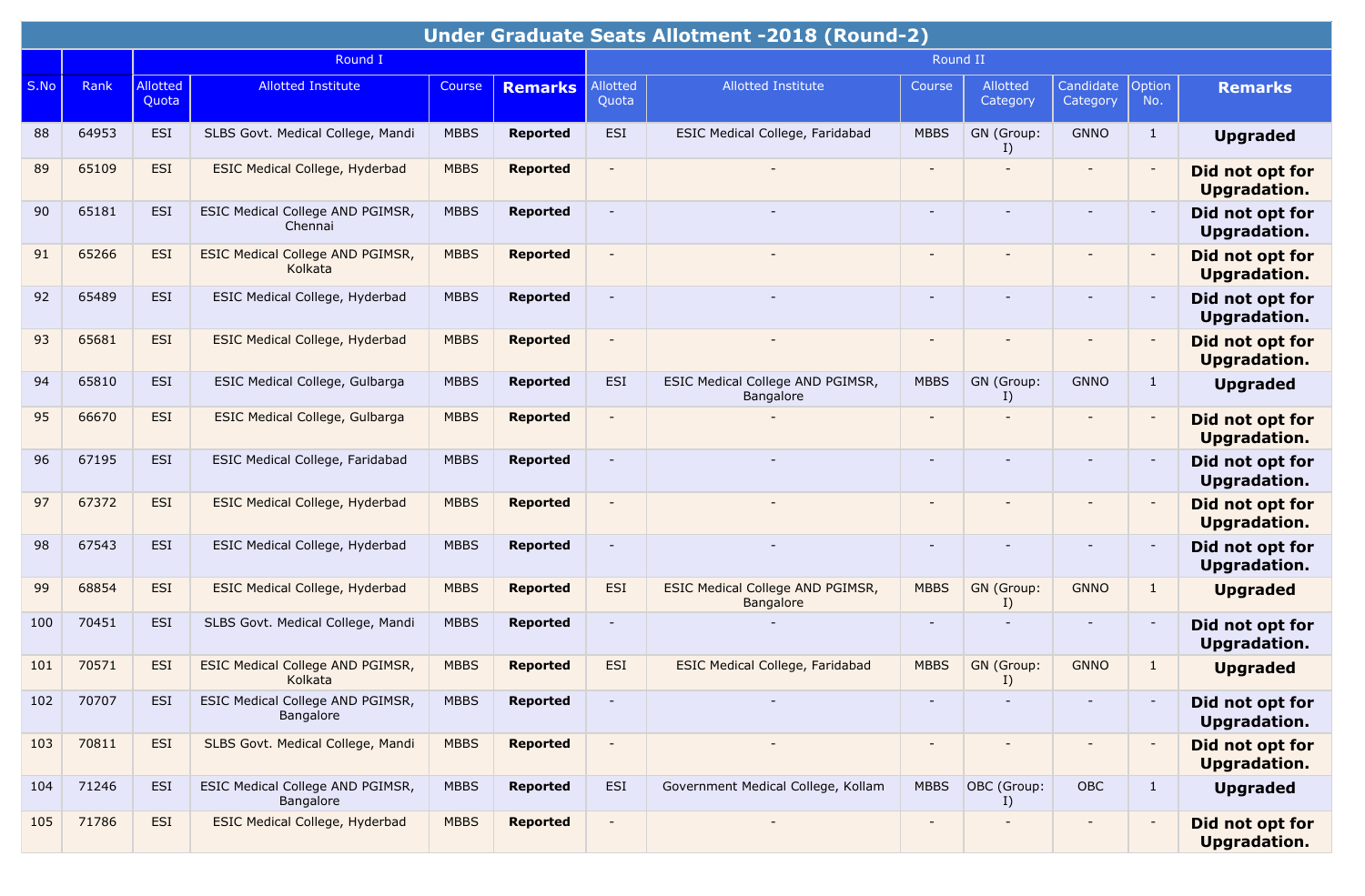|      |       |                          |                                                   |             |                 |                          | <b>Under Graduate Seats Allotment -2018 (Round-2)</b> |                          |                      |                       |                |                                        |
|------|-------|--------------------------|---------------------------------------------------|-------------|-----------------|--------------------------|-------------------------------------------------------|--------------------------|----------------------|-----------------------|----------------|----------------------------------------|
|      |       |                          | Round I                                           |             |                 |                          |                                                       | Round II                 |                      |                       |                |                                        |
| S.No | Rank  | Allotted<br>Quota        | <b>Allotted Institute</b>                         | Course      | <b>Remarks</b>  | Allotted<br>Quota        | <b>Allotted Institute</b>                             | Course                   | Allotted<br>Category | Candidate<br>Category | Option<br>No.  | <b>Remarks</b>                         |
| 106  | 72137 | <b>ESI</b>               | ESIC Medical College, Hyderbad                    | <b>MBBS</b> | <b>Reported</b> | $\overline{\phantom{a}}$ |                                                       | $\overline{\phantom{a}}$ |                      |                       |                | Did not opt for<br>Upgradation.        |
| 107  | 72316 | <b>ESI</b>               | Govt. Med. College and ESIC Hospt.,<br>Coimbatore | <b>MBBS</b> | <b>Reported</b> | $\overline{\phantom{a}}$ |                                                       | $\overline{\phantom{0}}$ |                      |                       |                | Did not opt for<br><b>Upgradation.</b> |
| 108  | 73014 | <b>ESI</b>               | ESIC Medical College AND PGIMSR,<br>Kolkata       | <b>MBBS</b> | <b>Reported</b> | $\blacksquare$           |                                                       | $\overline{\phantom{a}}$ |                      |                       |                | Did not opt for<br><b>Upgradation.</b> |
| 109  | 73100 | <b>ESI</b>               | <b>ESIC Medical College, Faridabad</b>            | <b>MBBS</b> | <b>Reported</b> |                          |                                                       | $\overline{\phantom{0}}$ |                      |                       |                | Did not opt for<br><b>Upgradation.</b> |
| 110  | 73602 | $\sim$                   |                                                   |             |                 | <b>ESI</b>               | ESIC Medical College AND PGIMSR,<br>Chennai           | <b>MBBS</b>              | GN (Group:<br>I)     | <b>GNNO</b>           | 1              | <b>Fresh Allotted in</b><br>2nd Round  |
| 111  | 73759 | <b>ESI</b>               | ESIC Medical College AND PGIMSR,<br>Kolkata       | <b>MBBS</b> | <b>Reported</b> | $\overline{\phantom{a}}$ |                                                       |                          |                      |                       |                | Did not opt for<br><b>Upgradation.</b> |
| 112  | 74290 | <b>ESI</b>               | Govt. Med. College and ESIC Hospt.,<br>Coimbatore | <b>MBBS</b> | <b>Reported</b> | <b>ESI</b>               | Government Medical College, Kollam                    | <b>MBBS</b>              | OBC (Group:<br>I)    | <b>OBC</b>            | 1              | <b>Upgraded</b>                        |
| 113  | 74717 | <b>ESI</b>               | ESIC Medical College AND PGIMSR,<br>Kolkata       | <b>MBBS</b> | <b>Reported</b> | $\blacksquare$           |                                                       |                          |                      |                       |                | Did not opt for<br><b>Upgradation.</b> |
| 114  | 74972 | <b>ESI</b>               | ESIC Medical College, Hyderbad                    | <b>MBBS</b> | <b>Reported</b> | $\overline{\phantom{a}}$ |                                                       | $\overline{\phantom{a}}$ |                      |                       |                | Did not fill up<br>fresh choices.      |
| 115  | 75234 | <b>ESI</b>               | <b>ESIC Medical College, Gulbarga</b>             | <b>MBBS</b> | <b>Reported</b> | <b>ESI</b>               | Government Medical College, Kollam                    | <b>MBBS</b>              | OBC (Group:<br>I)    | OBC                   | $\mathbf{1}$   | <b>Upgraded</b>                        |
| 116  | 75401 | <b>ESI</b>               | ESIC Medical College, Gulbarga                    | <b>MBBS</b> | <b>Reported</b> | <b>ESI</b>               | ESIC Medical College AND PGIMSR,<br><b>Bangalore</b>  | <b>MBBS</b>              | GN (Group:<br>I)     | OBC                   | $\mathbf{1}$   | <b>Upgraded</b>                        |
| 117  | 75508 | <b>ESI</b>               | ESIC Medical College AND PGIMSR,<br>Kolkata       | <b>MBBS</b> | <b>Reported</b> | $\blacksquare$           |                                                       | $\blacksquare$           |                      |                       |                | Did not opt for<br><b>Upgradation.</b> |
| 118  | 76036 | <b>ESI</b>               | ESIC Medical College, Hyderbad                    | <b>MBBS</b> | <b>Reported</b> | $\overline{\phantom{a}}$ |                                                       | $\overline{\phantom{a}}$ |                      |                       |                | Did not opt for<br>Upgradation.        |
| 119  | 76483 | <b>ESI</b>               | <b>ESIC Medical College, Gulbarga</b>             | <b>MBBS</b> | <b>Reported</b> | <b>ESI</b>               | ESIC Medical College AND PGIMSR,<br>Chennai           | <b>MBBS</b>              | GN (Group:<br>I)     | <b>GNNO</b>           | 2              | <b>Upgraded</b>                        |
| 120  | 76781 | ESI                      | ESIC Medical College, Gulbarga                    | <b>MBBS</b> | <b>Reported</b> | ESI                      | ESIC Medical College AND PGIMSR,<br>Chennai           | <b>MBBS</b>              | GN (Group:<br>I)     | <b>GNNO</b>           | $\overline{2}$ | <b>Upgraded</b>                        |
| 121  | 76809 | ESI                      | ESIC Medical College, Gulbarga                    | <b>MBBS</b> | <b>Reported</b> | <b>ESI</b>               | ESIC Medical College, Hyderbad                        | <b>MBBS</b>              | GN (Group:<br>I)     | <b>GNNO</b>           | $\mathbf{1}$   | <b>Upgraded</b>                        |
| 122  | 76893 | $\overline{\phantom{a}}$ |                                                   | $\sim$      | $\blacksquare$  | ESI                      | Govt. Med. College and ESIC Hospt.,<br>Coimbatore     | <b>MBBS</b>              | GN (Group:<br>I)     | <b>GNNO</b>           | $\overline{2}$ | <b>Fresh Allotted in</b><br>2nd Round  |
| 123  | 78224 | ESI                      | <b>ESIC Medical College, Faridabad</b>            | <b>MBBS</b> | <b>Reported</b> | $\overline{\phantom{a}}$ |                                                       | $\overline{\phantom{a}}$ |                      |                       |                | Did not opt for<br><b>Upgradation.</b> |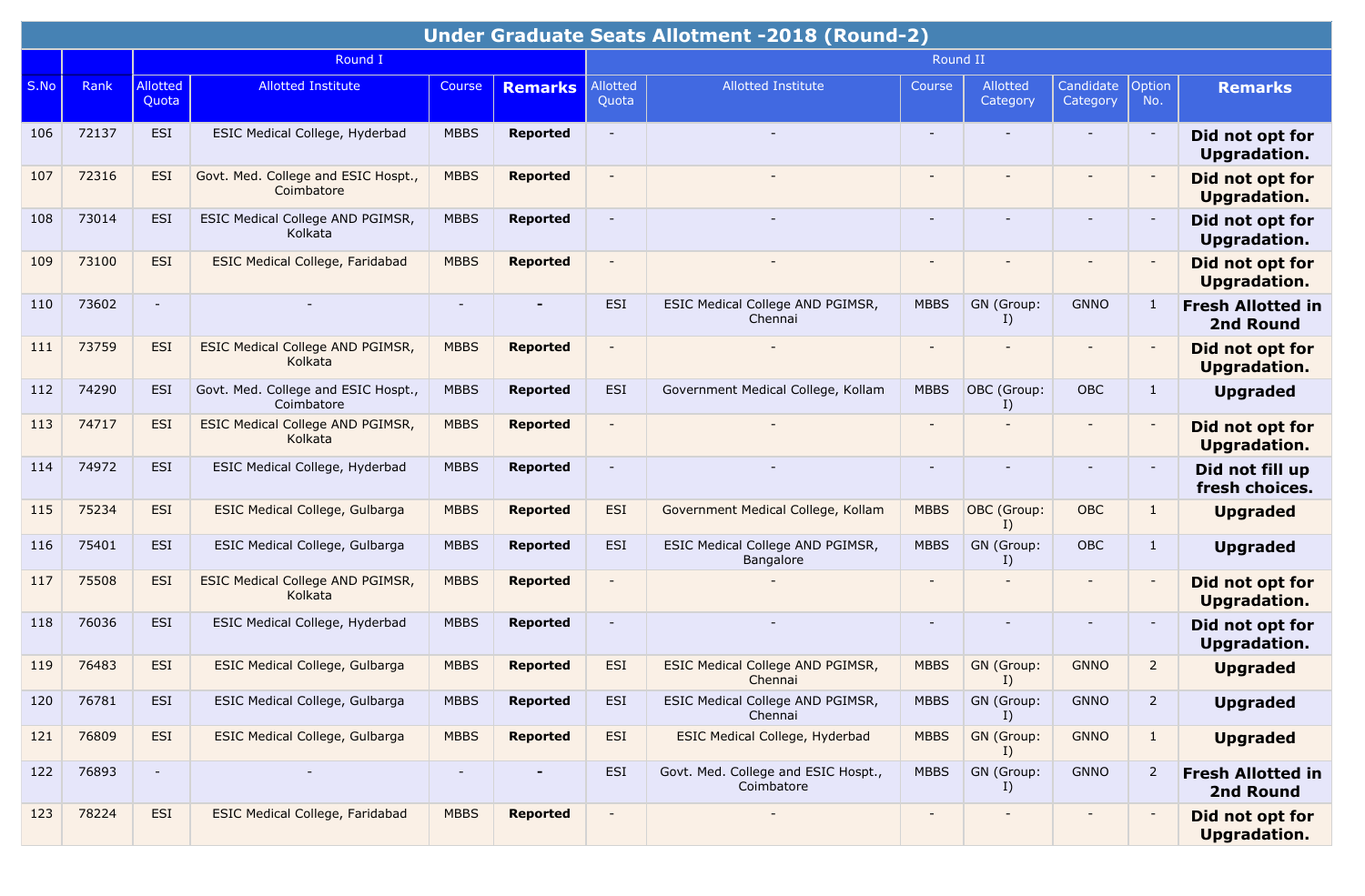|      |       |                          |                                             |             |                 |                          | <b>Under Graduate Seats Allotment -2018 (Round-2)</b> |                          |                          |                          |                          |                                              |
|------|-------|--------------------------|---------------------------------------------|-------------|-----------------|--------------------------|-------------------------------------------------------|--------------------------|--------------------------|--------------------------|--------------------------|----------------------------------------------|
|      |       |                          | Round I                                     |             |                 |                          |                                                       | Round II                 |                          |                          |                          |                                              |
| S.No | Rank  | Allotted<br>Quota        | <b>Allotted Institute</b>                   | Course      | <b>Remarks</b>  | Allotted<br>Quota        | <b>Allotted Institute</b>                             | Course                   | Allotted<br>Category     | Candidate<br>Category    | Option<br>No.            | <b>Remarks</b>                               |
| 124  | 78561 | ESI                      | ESIC Medical College, Gulbarga              | <b>MBBS</b> | <b>Reported</b> | <b>ESI</b>               | Govt. Med. College and ESIC Hospt.,<br>Coimbatore     | <b>MBBS</b>              | GN (Group:<br>I)         | <b>GNNO</b>              | $\overline{2}$           | <b>Upgraded</b>                              |
| 125  | 78594 | <b>ESI</b>               | <b>ESIC Medical College, Gulbarga</b>       | <b>MBBS</b> | <b>Reported</b> | $\overline{\phantom{a}}$ |                                                       | $\overline{\phantom{0}}$ |                          | $\blacksquare$           | $\overline{\phantom{a}}$ | <b>No Upgradation</b>                        |
| 126  | 78650 | $\overline{\phantom{a}}$ |                                             |             |                 | <b>ESI</b>               | ESIC Medical College, Hyderbad                        | <b>MBBS</b>              | GN (Group:<br>I          | <b>GNNO</b>              | 1                        | <b>Fresh Allotted in</b><br>2nd Round        |
| 127  | 78666 | <b>ESI</b>               | <b>ESIC Medical College, Gulbarga</b>       | <b>MBBS</b> | <b>Reported</b> | ESI                      | Government Medical College, Kollam                    | <b>MBBS</b>              | OBC (Group:<br>I)        | OBC                      | 1                        | <b>Upgraded</b>                              |
| 128  | 79752 | <b>ESI</b>               | SLBS Govt. Medical College, Mandi           | <b>MBBS</b> | <b>Reported</b> |                          |                                                       |                          |                          |                          | $\overline{\phantom{a}}$ | Did not opt for<br>Upgradation.              |
| 129  | 80275 | <b>ESI</b>               | <b>ESIC Medical College, Gulbarga</b>       | <b>MBBS</b> | <b>Reported</b> | ESI                      | ESIC Medical College AND PGIMSR,<br><b>Bangalore</b>  | <b>MBBS</b>              | OBC (Group:<br>I)        | OBC                      | $\mathbf{1}$             | <b>Upgraded</b>                              |
| 130  | 80408 | ESI                      | ESIC Medical College, Hyderbad              | <b>MBBS</b> | <b>Reported</b> | $\overline{\phantom{a}}$ |                                                       | $\overline{\phantom{0}}$ |                          |                          | $\overline{\phantom{a}}$ | Did not opt for<br>Upgradation.              |
| 131  | 80817 | ESI                      | <b>ESIC Medical College, Faridabad</b>      | <b>MBBS</b> | <b>Reported</b> | $\overline{\phantom{a}}$ |                                                       | $\overline{\phantom{a}}$ |                          | $\sim$                   |                          | <b>No Upgradation</b>                        |
| 132  | 82025 | ESI                      | ESIC Medical College, Gulbarga              | <b>MBBS</b> | <b>Reported</b> | $\overline{\phantom{a}}$ |                                                       | $\overline{\phantom{0}}$ |                          |                          |                          | Did not opt for<br>Upgradation.              |
| 133  | 83030 | <b>ESI</b>               | ESIC Medical College AND PGIMSR,<br>Kolkata | <b>MBBS</b> | <b>Reported</b> | <b>ESI</b>               | ESIC Medical College AND PGIMSR,<br>Bangalore         | <b>MBBS</b>              | OBC (Group:<br>I)        | OBC                      | $\overline{2}$           | <b>Upgraded</b>                              |
| 134  | 83374 | <b>ESI</b>               | ESIC Medical College, Gulbarga              | <b>MBBS</b> | <b>Reported</b> | $\sim$                   |                                                       | $\blacksquare$           |                          | $\sim$                   | $\overline{\phantom{a}}$ | <b>No Upgradation</b>                        |
| 135  | 83540 | <b>ESI</b>               | <b>ESIC Medical College, Gulbarga</b>       | <b>MBBS</b> | <b>Reported</b> | ESI                      | Govt. Med. College and ESIC Hospt.,<br>Coimbatore     | <b>MBBS</b>              | GN (Group:<br>I)         | <b>GNNO</b>              | 3                        | <b>Upgraded</b>                              |
| 136  | 83556 | $\overline{\phantom{a}}$ |                                             |             |                 | <b>ESI</b>               | ESIC Medical College, Faridabad                       | <b>MBBS</b>              | GN (Group:<br>I)         | <b>GNNO</b>              | 1                        | <b>Fresh Allotted in</b><br>2nd Round        |
| 137  | 83835 | $\overline{\phantom{a}}$ |                                             |             |                 | <b>ESI</b>               | Govt. Med. College and ESIC Hospt.,<br>Coimbatore     | <b>MBBS</b>              | OBC (Group:<br>I)        | OBC                      | $\overline{2}$           | <b>Fresh Allotted in</b><br><b>2nd Round</b> |
| 138  | 84082 | ESI                      | ESIC Medical College, Gulbarga              | <b>MBBS</b> | <b>Reported</b> | <b>ESI</b>               | ESIC Medical College AND PGIMSR,<br>Bangalore         | <b>MBBS</b>              | OBC (Group:<br>I)        | OBC                      | $\mathbf{1}$             | <b>Upgraded</b>                              |
| 139  | 84434 | <b>ESI</b>               | SLBS Govt. Medical College, Mandi           | <b>MBBS</b> | <b>Reported</b> |                          |                                                       |                          |                          |                          |                          | Did not opt for<br><b>Upgradation.</b>       |
| 140  | 84894 | ESI                      | ESIC Medical College, Faridabad             | <b>MBBS</b> | Reported        |                          |                                                       | $\overline{\phantom{a}}$ |                          |                          |                          | Did not opt for<br><b>Upgradation.</b>       |
| 141  | 84921 | <b>ESI</b>               | <b>ESIC Medical College, Gulbarga</b>       | <b>MBBS</b> | <b>Reported</b> | <b>ESI</b>               | ESIC Medical College, Hyderbad                        | <b>MBBS</b>              | GN (Group:<br>I)         | <b>GNNO</b>              | 3                        | <b>Upgraded</b>                              |
| 142  | 84939 | ESI                      | SLBS Govt. Medical College, Mandi           | <b>MBBS</b> | <b>Reported</b> | $\sim$                   |                                                       | $\overline{\phantom{a}}$ | $\overline{\phantom{a}}$ | $\overline{\phantom{a}}$ | $\overline{\phantom{a}}$ | Did not opt for<br>Upgradation.              |
| 143  | 84962 | <b>ESI</b>               | ESIC Medical College AND PGIMSR,<br>Kolkata | <b>MBBS</b> | <b>Reported</b> | $\overline{\phantom{a}}$ |                                                       | -                        |                          |                          | $\overline{\phantom{a}}$ | <b>No Upgradation</b>                        |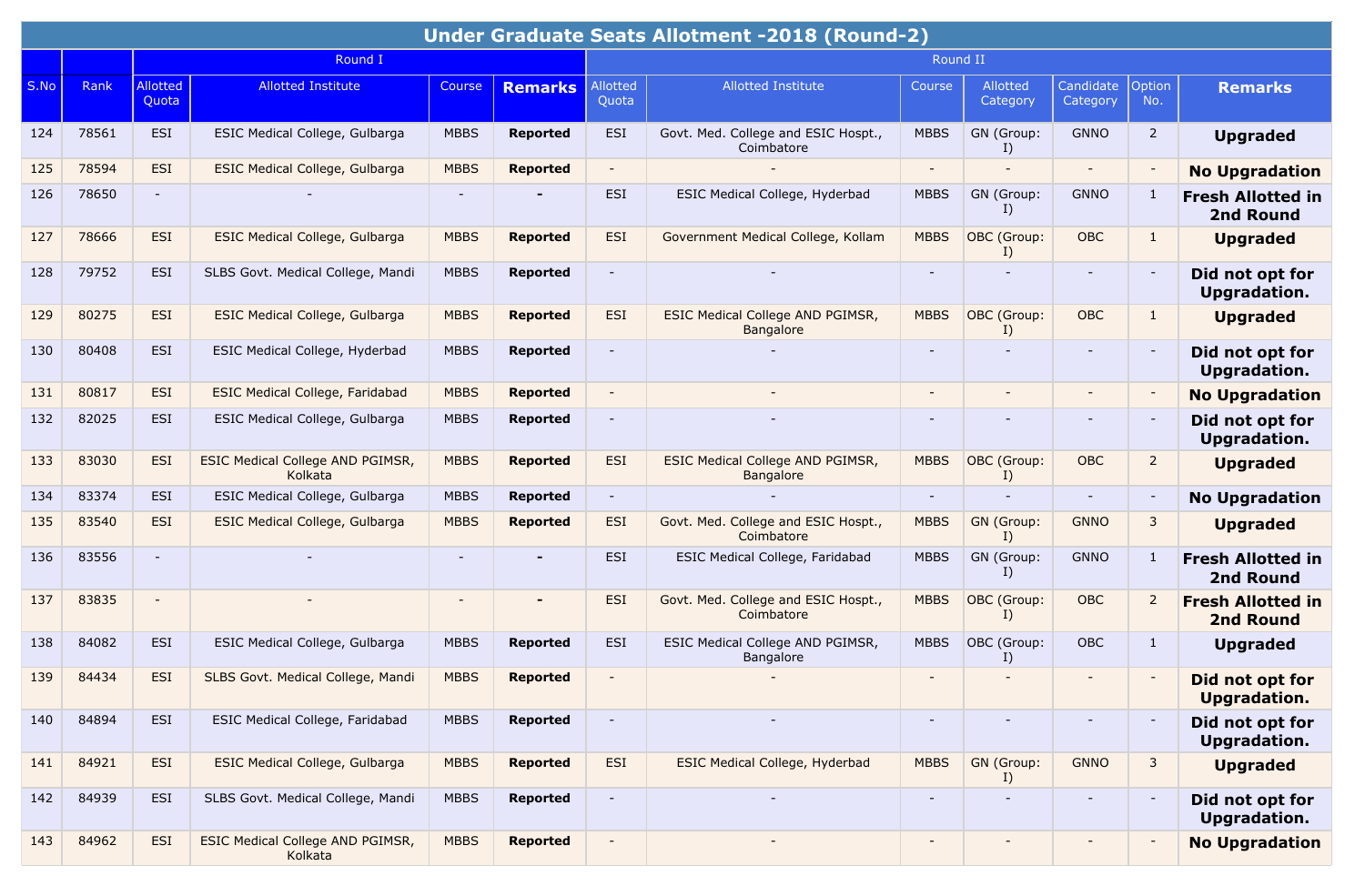|      |       |                          |                                                    |             |                               |                          | Under Graduate Seats Allotment -2018 (Round-2)    |                          |                      |                          |                          |                                              |
|------|-------|--------------------------|----------------------------------------------------|-------------|-------------------------------|--------------------------|---------------------------------------------------|--------------------------|----------------------|--------------------------|--------------------------|----------------------------------------------|
|      |       |                          | Round I                                            |             |                               |                          |                                                   | Round II                 |                      |                          |                          |                                              |
| S.No | Rank  | Allotted<br>Quota        | <b>Allotted Institute</b>                          | Course      | <b>Remarks</b>                | Allotted<br>Quota        | <b>Allotted Institute</b>                         | Course                   | Allotted<br>Category | Candidate<br>Category    | Option<br>No.            | <b>Remarks</b>                               |
| 144  | 85147 | <b>ESI</b>               | ESIC Dental College, Gulbarga                      | <b>BDS</b>  | <b>Reported</b>               | <b>ESI</b>               | ESIC Medical College, Gulbarga                    | <b>MBBS</b>              | GN (Group:<br>I)     | <b>GNNO</b>              | 5                        | <b>Upgraded</b>                              |
| 145  | 85319 | <b>ESI</b>               | ESIC Medical College AND PGIMSR,<br>Kolkata        | <b>MBBS</b> | <b>Reported</b>               | <b>ESI</b>               | <b>ESIC Medical College, Faridabad</b>            | <b>MBBS</b>              | OBC (Group:<br>I)    | <b>OBC</b>               | $\mathbf{1}$             | <b>Upgraded</b>                              |
| 146  | 85489 | ESI                      | SLBS Govt. Medical College, Mandi                  | <b>MBBS</b> | <b>Reported</b>               | ESI                      | ESIC Medical College, Faridabad                   | <b>MBBS</b>              | OBC (Group:<br>I)    | <b>OBC</b>               | $\mathbf{1}$             | <b>Upgraded</b>                              |
| 147  | 85570 | <b>ESI</b>               | ESIC Dental College, Gulbarga                      | <b>BDS</b>  | <b>Reported</b>               | <b>ESI</b>               | Govt. Med. College and ESIC Hospt.,<br>Coimbatore | <b>MBBS</b>              | OBC (Group:<br>I)    | <b>OBC</b>               | $\overline{2}$           | <b>Upgraded</b>                              |
| 148  | 85857 | $\sim$                   |                                                    |             |                               | <b>ESI</b>               | SLBS Govt. Medical College, Mandi                 | <b>MBBS</b>              | GN (Group:<br>I)     | <b>GNNO</b>              | $\overline{2}$           | <b>Fresh Allotted in</b><br><b>2nd Round</b> |
| 149  | 87247 | $\overline{\phantom{a}}$ |                                                    |             |                               | <b>ESI</b>               | SLBS Govt. Medical College, Mandi                 | <b>MBBS</b>              | GN (Group:<br>I)     | <b>GNNO</b>              | 2                        | <b>Fresh Allotted in</b><br><b>2nd Round</b> |
| 150  | 88958 | <b>ESI</b>               | SLBS Govt. Medical College, Mandi                  | <b>MBBS</b> | <b>Not</b><br><b>Reported</b> | <b>ESI</b>               | ESIC Medical College, Gulbarga                    | <b>MBBS</b>              | GN (Group:<br>I)     | <b>GNNO</b>              | 6                        | <b>Fresh Allotted in</b><br><b>2nd Round</b> |
| 151  | 88978 | <b>ESI</b>               | ESIC Medical College, Gulbarga                     | <b>MBBS</b> | <b>Reported</b>               | ESI                      | Govt. Med. College and ESIC Hospt.,<br>Coimbatore | <b>MBBS</b>              | OBC (Group:<br>I)    | <b>OBC</b>               | $\mathbf{1}$             | <b>Upgraded</b>                              |
| 152  | 89691 | ESI                      | ESIC Medical College, Gulbarga                     | <b>MBBS</b> | <b>Reported</b>               | ESI                      | Govt. Med. College and ESIC Hospt.,<br>Coimbatore | <b>MBBS</b>              | OBC (Group:<br>I)    | <b>OBC</b>               | $\mathbf{1}$             | <b>Upgraded</b>                              |
| 153  | 91111 | ESI                      | SLBS Govt. Medical College, Mandi                  | <b>MBBS</b> | <b>Reported</b>               | $\overline{\phantom{a}}$ |                                                   | $\overline{\phantom{0}}$ |                      |                          | $\overline{\phantom{a}}$ | Did not opt for<br>Upgradation.              |
| 154  | 92198 | ESI                      | ESIC Medical College, Gulbarga                     | <b>MBBS</b> | <b>Reported</b>               | $\overline{\phantom{a}}$ |                                                   | $\overline{\phantom{a}}$ |                      |                          |                          | Did not opt for<br><b>Upgradation.</b>       |
| 155  | 92471 | ESI                      | ESIC Medical College AND PGIMSR,<br>Kolkata        | <b>MBBS</b> | <b>Reported</b>               | $\blacksquare$           |                                                   | $\overline{\phantom{0}}$ |                      |                          | $\overline{\phantom{a}}$ | Did not opt for<br>Upgradation.              |
| 156  | 92577 | ESI                      | ESIC Medical College AND PGIMSR,<br>Kolkata        | <b>MBBS</b> | <b>Reported</b>               | $\sim$                   |                                                   | $\overline{\phantom{a}}$ |                      | $\overline{\phantom{a}}$ | $\overline{\phantom{a}}$ | <b>No Upgradation</b>                        |
| 157  | 93253 | ESI                      | ESIC Medical College AND PGIMSR,<br>Kolkata        | <b>MBBS</b> | <b>Reported</b>               | $\overline{\phantom{a}}$ |                                                   | $\overline{\phantom{0}}$ |                      | $\overline{\phantom{a}}$ | $\overline{\phantom{a}}$ | Did not opt for<br>Upgradation.              |
| 158  | 93517 | ESI                      | ESIC Medical College, Gulbarga                     | <b>MBBS</b> | <b>Reported</b>               |                          |                                                   | $\overline{\phantom{a}}$ |                      |                          |                          | Did not opt for<br>Upgradation.              |
| 159  | 93664 | <b>ESI</b>               | Govt. Med. College and ESIC Hospt.,<br>Coimbatore  | <b>MBBS</b> | <b>Reported</b>               |                          |                                                   | -                        |                      |                          |                          | Did not opt for<br><b>Upgradation.</b>       |
| 160  | 93811 | ESI                      | ESIC Medical College AND PGIMSR,<br>Kolkata        | <b>MBBS</b> | <b>Reported</b>               | $\overline{\phantom{a}}$ | $\blacksquare$                                    | $\blacksquare$           |                      | $\blacksquare$           | $\overline{\phantom{a}}$ | <b>No Upgradation</b>                        |
| 161  | 94057 | ESI                      | <b>ESIC Medical College AND PGIMSR,</b><br>Kolkata | <b>MBBS</b> | <b>Reported</b>               | <b>ESI</b>               | <b>ESIC Medical College, Gulbarga</b>             | <b>MBBS</b>              | GN (Group:<br>I)     | <b>GNNO</b>              | $\overline{2}$           | <b>Upgraded</b>                              |
| 162  | 94595 | ESI                      | ESIC Medical College AND PGIMSR,<br>Kolkata        | <b>MBBS</b> | <b>Reported</b>               | $\sim$                   | $\overline{\phantom{a}}$                          | $\overline{\phantom{a}}$ | $\blacksquare$       | $\overline{\phantom{a}}$ | $\overline{\phantom{a}}$ | Did not opt for<br>Upgradation.              |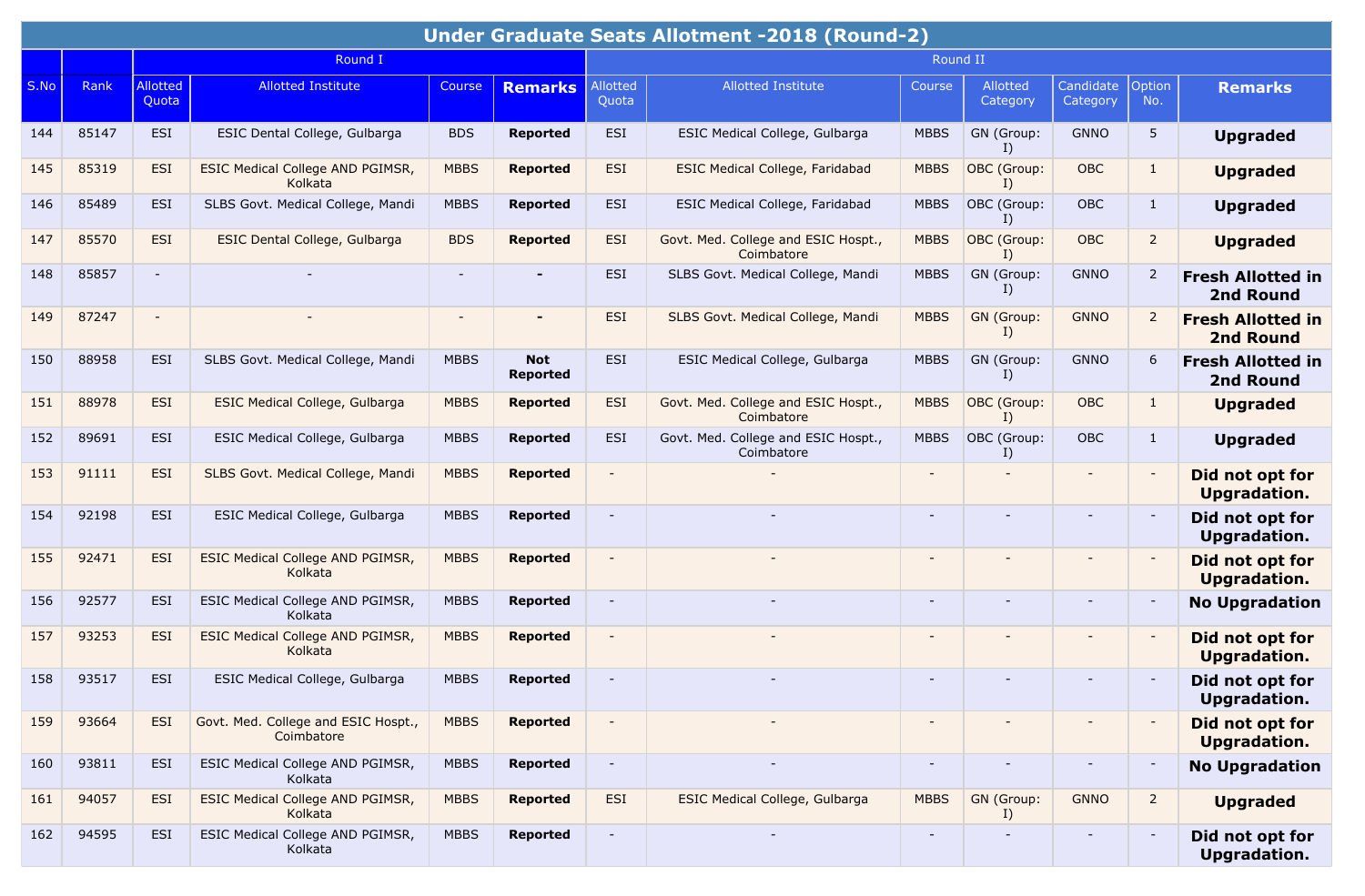|      |        |                          |                                                    |               |                 |                          | <b>Under Graduate Seats Allotment -2018 (Round-2)</b>       |             |                             |                       |                          |                                              |
|------|--------|--------------------------|----------------------------------------------------|---------------|-----------------|--------------------------|-------------------------------------------------------------|-------------|-----------------------------|-----------------------|--------------------------|----------------------------------------------|
|      |        |                          | Round I                                            |               |                 |                          |                                                             | Round II    |                             |                       |                          |                                              |
| S.No | Rank   | Allotted<br>Quota        | <b>Allotted Institute</b>                          | <b>Course</b> | <b>Remarks</b>  | Allotted<br>Quota        | <b>Allotted Institute</b>                                   | Course      | Allotted<br>Category        | Candidate<br>Category | Option<br>No.            | <b>Remarks</b>                               |
| 163  | 94740  | ESI                      | ESIC Medical College AND PGIMSR,<br>Kolkata        | <b>MBBS</b>   | <b>Reported</b> | <b>ESI</b>               | <b>ESIC Medical College AND PGIMSR,</b><br><b>Bangalore</b> | <b>MBBS</b> | OBC (Group:<br>$\mathbf{I}$ | <b>OBC</b>            | $\overline{2}$           | <b>Upgraded</b>                              |
| 164  | 96038  | <b>ESI</b>               | ESIC Medical College AND PGIMSR,<br>Kolkata        | <b>MBBS</b>   | <b>Reported</b> | <b>ESI</b>               | ESIC Medical College, Gulbarga                              | <b>MBBS</b> | GN (Group:<br>I)            | <b>GNNO</b>           | 3                        | <b>Upgraded</b>                              |
| 165  | 96421  | ESI                      | SLBS Govt. Medical College, Mandi                  | <b>MBBS</b>   | <b>Reported</b> |                          |                                                             |             |                             |                       | $\overline{\phantom{a}}$ | Did not fill up<br>fresh choices.            |
| 166  | 96936  | <b>ESI</b>               | ESIC Dental College, Gulbarga                      | <b>BDS</b>    | <b>Reported</b> | <b>ESI</b>               | ESIC Medical College AND PGIMSR,<br>Chennai                 | <b>MBBS</b> | OBC (Group:<br>I)           | OBC                   | 3                        | <b>Upgraded</b>                              |
| 167  | 97931  | <b>ESI</b>               | Government Medical College, Kollam                 | <b>MBBS</b>   | <b>Reported</b> |                          |                                                             |             |                             |                       |                          | Did not opt for<br>Upgradation.              |
| 168  | 98015  | <b>ESI</b>               | ESIC Medical College AND PGIMSR,<br>Kolkata        | <b>MBBS</b>   | <b>Reported</b> | <b>ESI</b>               | ESIC Medical College, Gulbarga                              | <b>MBBS</b> | OBC (Group:<br>$\mathbf{I}$ | <b>OBC</b>            | $\mathbf{1}$             | <b>Upgraded</b>                              |
| 169  | 98474  | $\blacksquare$           |                                                    |               |                 | <b>ESI</b>               | ESIC Medical College AND PGIMSR,<br>Bangalore               | <b>MBBS</b> | OBC (Group:<br>I)           | <b>OBC</b>            | 1                        | <b>Fresh Allotted in</b><br><b>2nd Round</b> |
| 170  | 99074  | ESI                      | SLBS Govt. Medical College, Mandi                  | <b>MBBS</b>   | <b>Reported</b> | $\overline{\phantom{a}}$ |                                                             |             |                             |                       | $\overline{\phantom{a}}$ | Did not opt for<br>Upgradation.              |
| 171  | 99185  | $\overline{\phantom{a}}$ |                                                    |               |                 | <b>ESI</b>               | ESIC Medical College AND PGIMSR,<br>Chennai                 | <b>MBBS</b> | OBC (Group:<br>I)           | <b>OBC</b>            | 12                       | <b>Fresh Allotted in</b><br><b>2nd Round</b> |
| 172  | 100418 | <b>ESI</b>               | SLBS Govt. Medical College, Mandi                  | <b>MBBS</b>   | Reported        | ESI                      | ESIC Medical College AND PGIMSR,<br>Kolkata                 | <b>MBBS</b> | GN (Group:<br>I             | <b>GNNO</b>           | $\mathbf{1}$             | <b>Upgraded</b>                              |
| 173  | 100747 | $\overline{\phantom{a}}$ |                                                    |               |                 | <b>ESI</b>               | ESIC Medical College, Hyderbad                              | <b>MBBS</b> | OBC (Group:<br>I)           | <b>OBC</b>            | $\mathbf{1}$             | <b>Fresh Allotted in</b><br><b>2nd Round</b> |
| 174  | 101114 | ESI                      | SLBS Govt. Medical College, Mandi                  | <b>MBBS</b>   | <b>Reported</b> | ESI                      | ESIC Medical College, Hyderbad                              | <b>MBBS</b> | OBC (Group:<br>$\mathbf{I}$ | OBC                   | $\mathbf{1}$             | <b>Upgraded</b>                              |
| 175  | 101496 | $\overline{\phantom{a}}$ |                                                    |               | ٠               | <b>ESI</b>               | <b>ESIC Medical College AND PGIMSR,</b><br><b>Bangalore</b> | <b>MBBS</b> | OBC (Group:<br>I)           | <b>OBC</b>            | $\mathbf{1}$             | <b>Fresh Allotted in</b><br><b>2nd Round</b> |
| 176  | 102384 | <b>ESI</b>               | ESIC Medical College AND PGIMSR,<br>Kolkata        | <b>MBBS</b>   | <b>Reported</b> |                          |                                                             |             |                             |                       |                          | Did not opt for<br>Upgradation.              |
| 177  | 102613 | <b>ESI</b>               | <b>ESIC Medical College AND PGIMSR,</b><br>Kolkata | <b>MBBS</b>   | <b>Reported</b> | ESI                      | ESIC Medical College AND PGIMSR,<br>Chennai                 | <b>MBBS</b> | OBC (Group:<br>I)           | <b>OBC</b>            | $\overline{2}$           | <b>Upgraded</b>                              |
| 178  | 102707 | ESI                      | ESIC Dental College, Gulbarga                      | <b>BDS</b>    | Reported        | ESI                      | ESIC Medical College AND PGIMSR,<br>Kolkata                 | <b>MBBS</b> | GN (Group:<br>I)            | <b>GNNO</b>           | 3                        | <b>Upgraded</b>                              |
| 179  | 102768 | <b>ESI</b>               | ESIC Medical College AND PGIMSR,<br>Kolkata        | <b>MBBS</b>   | <b>Reported</b> | ESI                      | ESIC Medical College AND PGIMSR,<br>Bangalore               | <b>MBBS</b> | OBC (Group:<br>I)           | OBC                   | $\mathbf{1}$             | <b>Upgraded</b>                              |
| 180  | 103382 | ESI                      | ESIC Dental College, Gulbarga                      | <b>BDS</b>    | Reported        | ESI                      | ESIC Medical College, Gulbarga                              | <b>MBBS</b> | GN (Group:<br>I)            | <b>GNNO</b>           | $5\phantom{.0}$          | <b>Upgraded</b>                              |
| 181  | 104240 | ESI                      | ESIC Dental College, Gulbarga                      | <b>BDS</b>    | <b>Reported</b> | ESI                      | ESIC Medical College, Gulbarga                              | <b>MBBS</b> | GN (Group:<br>I)            | <b>GNNO</b>           | 5                        | <b>Upgraded</b>                              |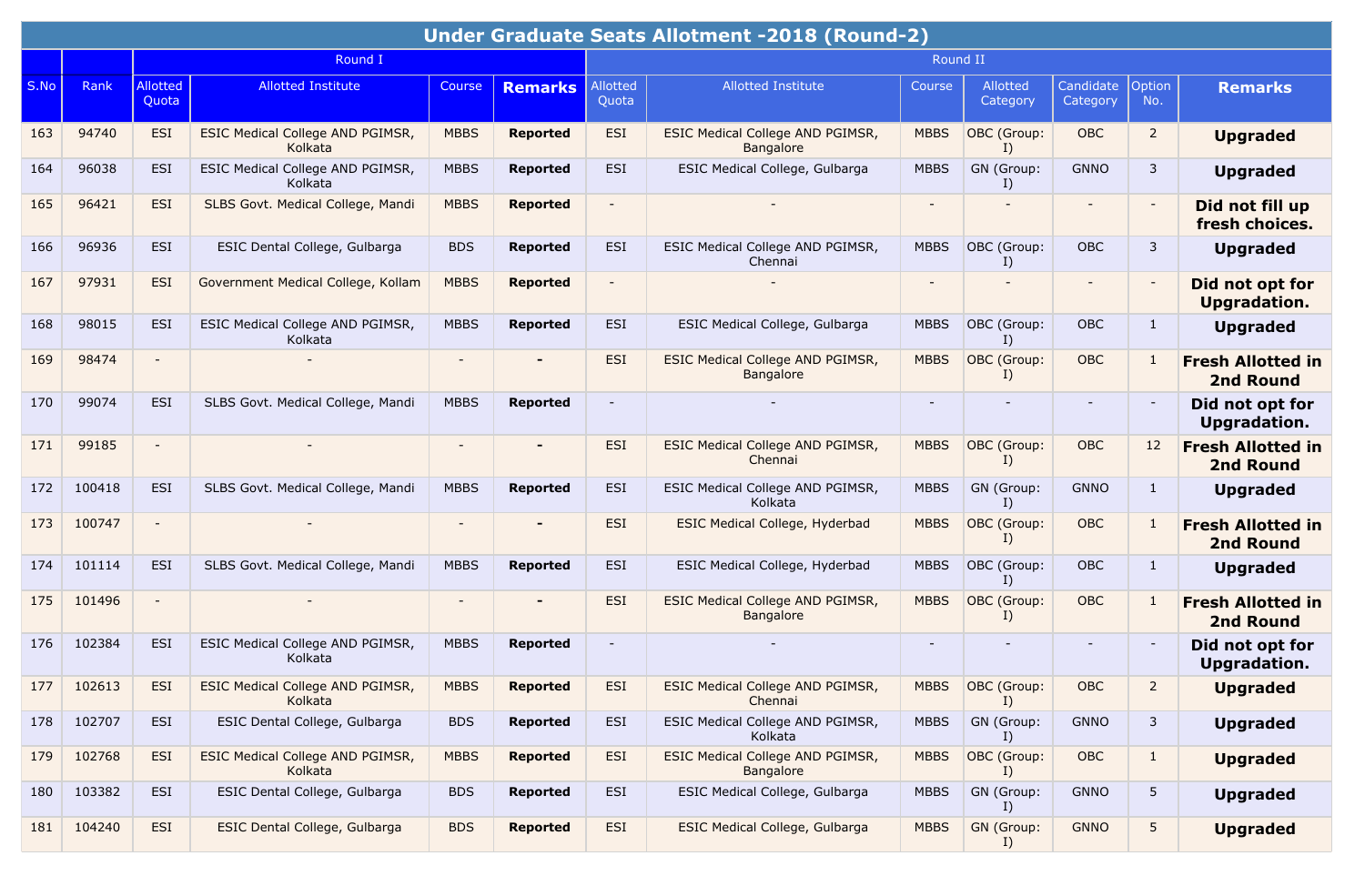|      |        |                          |                                               |                          |                               |                          | <b>Under Graduate Seats Allotment -2018 (Round-2)</b> |                          |                      |                       |                          |                                              |
|------|--------|--------------------------|-----------------------------------------------|--------------------------|-------------------------------|--------------------------|-------------------------------------------------------|--------------------------|----------------------|-----------------------|--------------------------|----------------------------------------------|
|      |        |                          | Round I                                       |                          |                               |                          |                                                       | Round II                 |                      |                       |                          |                                              |
| S.No | Rank   | <b>Allotted</b><br>Quota | <b>Allotted Institute</b>                     | <b>Course</b>            | <b>Remarks</b>                | Allotted<br>Quota        | <b>Allotted Institute</b>                             | Course                   | Allotted<br>Category | Candidate<br>Category | Option<br>No.            | <b>Remarks</b>                               |
| 182  | 104648 | <b>ESI</b>               | ESIC Dental College, Gulbarga                 | <b>BDS</b>               | <b>Reported</b>               | <b>ESI</b>               | ESIC Medical College, Gulbarga                        | <b>MBBS</b>              | GN (Group:<br>I)     | <b>GNNO</b>           | 6                        | <b>Upgraded</b>                              |
| 183  | 106233 | <b>ESI</b>               | ESIC Medical College AND PGIMSR,<br>Kolkata   | <b>MBBS</b>              | <b>Reported</b>               | $\blacksquare$           |                                                       | $\overline{\phantom{a}}$ |                      |                       |                          | Did not opt for<br><b>Upgradation.</b>       |
| 184  | 106704 | $\overline{\phantom{a}}$ |                                               | $\sim$                   | -                             | ESI                      | ESIC Medical College, Gulbarga                        | <b>MBBS</b>              | GN (Group:<br>I)     | <b>GNNO</b>           | 5                        | <b>Fresh Allotted in</b><br>2nd Round        |
| 185  | 107991 | <b>ESI</b>               | ESIC Dental College, Gulbarga                 | <b>BDS</b>               | <b>Not</b><br><b>Reported</b> | <b>ESI</b>               | ESIC Medical College AND PGIMSR,<br>Kolkata           | <b>MBBS</b>              | GN (Group:<br>I)     | <b>GNNO</b>           | 1                        | <b>Fresh Allotted in</b><br><b>2nd Round</b> |
| 186  | 108656 | <b>ESI</b>               | SLBS Govt. Medical College, Mandi             | <b>MBBS</b>              | <b>Reported</b>               | $\blacksquare$           |                                                       | $\blacksquare$           |                      | $\sim$                |                          | Did not opt for<br>Upgradation.              |
| 187  | 108723 | <b>ESI</b>               | SLBS Govt. Medical College, Mandi             | <b>MBBS</b>              | <b>Reported</b>               | $\overline{\phantom{a}}$ |                                                       | $\blacksquare$           |                      | $\sim$                | $\overline{\phantom{a}}$ | <b>No Upgradation</b>                        |
| 188  | 110728 | <b>ESI</b>               | ESIC Dental College, Gulbarga                 | <b>BDS</b>               | <b>Reported</b>               | <b>ESI</b>               | ESIC Medical College, Gulbarga                        | <b>MBBS</b>              | GN (Group:<br>I)     | OBC                   | $\overline{4}$           | <b>Upgraded</b>                              |
| 189  | 111081 | $\overline{\phantom{a}}$ |                                               |                          |                               | <b>ESI</b>               | ESIC Medical College AND PGIMSR,<br>Bangalore         | <b>MBBS</b>              | OBC (Group:<br>I)    | OBC                   | $\mathbf{1}$             | <b>Fresh Allotted in</b><br><b>2nd Round</b> |
| 190  | 111997 | <b>ESI</b>               | ESIC Dental College, Gulbarga                 | <b>BDS</b>               | <b>Reported</b>               | <b>ESI</b>               | ESIC Medical College AND PGIMSR,<br>Kolkata           | <b>MBBS</b>              | GN (Group:<br>I      | <b>GNNO</b>           | 6                        | <b>Upgraded</b>                              |
| 191  | 112342 |                          |                                               |                          |                               | <b>ESI</b>               | ESIC Medical College, Gulbarga                        | <b>MBBS</b>              | GN (Group:<br>I      | <b>GNNO</b>           | 5                        | <b>Fresh Allotted in</b><br><b>2nd Round</b> |
| 192  | 112605 | <b>ESI</b>               | ESIC Dental College, Gulbarga                 | <b>BDS</b>               | <b>Not</b><br><b>Reported</b> | <b>ESI</b>               | ESIC Medical College, Gulbarga                        | <b>MBBS</b>              | OBC (Group:<br>I)    | OBC                   | 1                        | <b>Fresh Allotted in</b><br>2nd Round        |
| 193  | 114488 | <b>ESI</b>               | ESIC Medical College AND PGIMSR,<br>Bangalore | <b>MBBS</b>              | <b>Reported</b>               | $\overline{\phantom{a}}$ |                                                       | $\overline{\phantom{a}}$ |                      |                       |                          | Did not opt for<br>Upgradation.              |
| 194  | 115544 | $\blacksquare$           |                                               |                          |                               | <b>ESI</b>               | ESIC Medical College, Hyderbad                        | <b>MBBS</b>              | OBC (Group:<br>I)    | OBC                   | 5                        | <b>Fresh Allotted in</b><br>2nd Round        |
| 195  | 115635 | $\overline{\phantom{a}}$ |                                               |                          | $\overline{\phantom{0}}$      | <b>ESI</b>               | ESIC Medical College, Gulbarga                        | <b>MBBS</b>              | GN (Group:<br>I)     | <b>GNNO</b>           | $\mathbf{1}$             | <b>Fresh Allotted in</b><br><b>2nd Round</b> |
| 196  | 118648 | $\overline{\phantom{a}}$ |                                               |                          |                               | <b>ESI</b>               | ESIC Medical College, Hyderbad                        | <b>MBBS</b>              | OBC (Group:<br>I)    | OBC                   |                          | <b>Fresh Allotted in</b><br>2nd Round        |
| 197  | 118862 | $\overline{\phantom{a}}$ |                                               | $\overline{\phantom{a}}$ |                               | ESI                      | SLBS Govt. Medical College, Mandi                     | <b>MBBS</b>              | GN (Group:<br>I)     | <b>GNNO</b>           | 2                        | <b>Fresh Allotted in</b><br>2nd Round        |
| 198  | 119027 |                          |                                               | $\sim$                   |                               | ESI                      | ESIC Medical College, Gulbarga                        | <b>MBBS</b>              | GN (Group:<br>$I$ )  | <b>GNNO</b>           | 6                        | <b>Fresh Allotted in</b><br>2nd Round        |
| 199  | 119196 | $\overline{\phantom{a}}$ |                                               |                          |                               | ESI                      | <b>ESIC Medical College, Gulbarga</b>                 | <b>MBBS</b>              | GN (Group:<br>I)     | <b>GNNO</b>           | 5                        | <b>Fresh Allotted in</b><br>2nd Round        |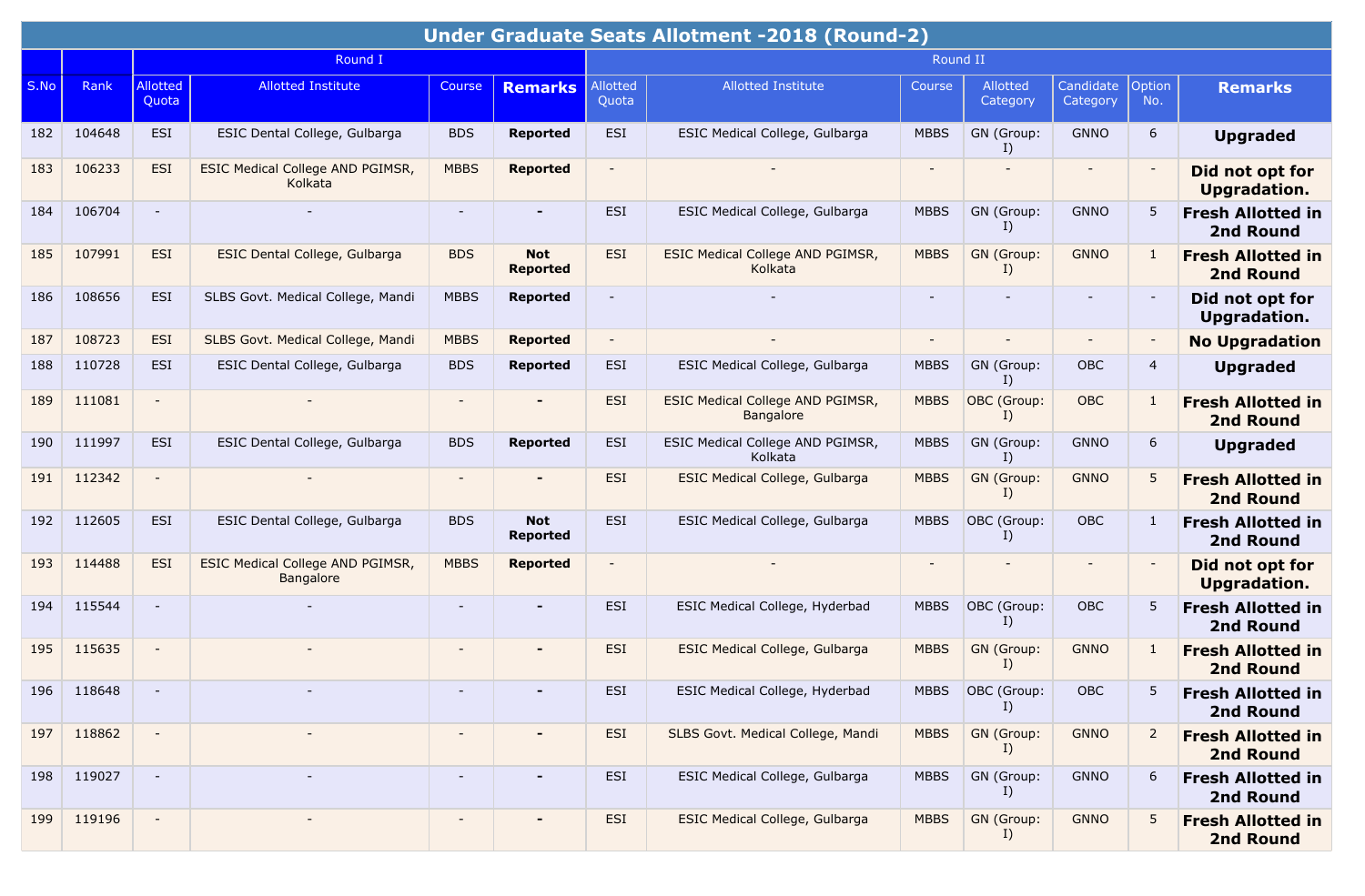|      | Under Graduate Seats Allotment -2018 (Round-2) |                          |                               |                          |                               |                   |                                             |             |                      |                       |                |                                              |  |  |
|------|------------------------------------------------|--------------------------|-------------------------------|--------------------------|-------------------------------|-------------------|---------------------------------------------|-------------|----------------------|-----------------------|----------------|----------------------------------------------|--|--|
|      |                                                |                          | Round I                       |                          |                               |                   |                                             | Round II    |                      |                       |                |                                              |  |  |
| S.No | Rank                                           | <b>Allotted</b><br>Quota | <b>Allotted Institute</b>     | <b>Course</b>            | <b>Remarks</b>                | Allotted<br>Quota | <b>Allotted Institute</b>                   | Course      | Allotted<br>Category | Candidate<br>Category | Option<br>No.  | <b>Remarks</b>                               |  |  |
| 200  | 119415                                         | $\sim$                   |                               |                          |                               | <b>ESI</b>        | ESIC Medical College, Hyderbad              | <b>MBBS</b> | OBC (Group:<br>I)    | OBC                   | 1              | <b>Fresh Allotted in</b><br>2nd Round        |  |  |
| 201  | 120197                                         | $\overline{\phantom{a}}$ |                               | $\overline{\phantom{a}}$ | -                             | <b>ESI</b>        | ESIC Medical College, Gulbarga              | <b>MBBS</b> | GN (Group:<br>I)     | OBC                   | 5              | <b>Fresh Allotted in</b><br><b>2nd Round</b> |  |  |
| 202  | 120552                                         | <b>ESI</b>               | ESIC Dental College, Gulbarga | <b>BDS</b>               | <b>Not</b><br><b>Reported</b> | <b>ESI</b>        | ESIC Medical College, Faridabad             | <b>MBBS</b> | OBC (Group:<br>I)    | OBC                   | 5              | <b>Fresh Allotted in</b><br>2nd Round        |  |  |
| 203  | 120554                                         | $\overline{\phantom{a}}$ |                               | $\blacksquare$           |                               | <b>ESI</b>        | SLBS Govt. Medical College, Mandi           | <b>MBBS</b> | OBC (Group:<br>I)    | OBC                   | 1              | <b>Fresh Allotted in</b><br><b>2nd Round</b> |  |  |
| 204  | 120690                                         | $\overline{\phantom{a}}$ |                               | $\overline{\phantom{a}}$ | $\blacksquare$                | <b>ESI</b>        | ESIC Medical College, Gulbarga              | <b>MBBS</b> | GN (Group:<br>I)     | <b>GNNO</b>           | 5              | <b>Fresh Allotted in</b><br>2nd Round        |  |  |
| 205  | 120717                                         | $\sim$                   |                               | $\overline{\phantom{a}}$ | $\blacksquare$                | <b>ESI</b>        | ESIC Medical College, Gulbarga              | <b>MBBS</b> | GN (Group:<br>I)     | <b>GNNO</b>           | 3              | <b>Fresh Allotted in</b><br><b>2nd Round</b> |  |  |
| 206  | 122839                                         |                          |                               |                          | <b>Not</b><br><b>Reported</b> | <b>ESI</b>        | ESIC Medical College AND PGIMSR,<br>Kolkata | <b>MBBS</b> | GN (Group:<br>I      | <b>GNNO</b>           | 7              | <b>Fresh Allotted in</b><br>2nd Round        |  |  |
| 207  | 123019                                         | $\overline{\phantom{a}}$ |                               |                          |                               | <b>ESI</b>        | ESIC Medical College, Gulbarga              | <b>MBBS</b> | OBC (Group:<br>I)    | OBC                   | 6              | <b>Fresh Allotted in</b><br><b>2nd Round</b> |  |  |
| 208  | 124791                                         | $\overline{\phantom{a}}$ |                               | $\overline{\phantom{a}}$ | $\blacksquare$                | ESI               | ESIC Medical College AND PGIMSR,<br>Kolkata | <b>MBBS</b> | GN (Group:<br>I)     | <b>GNNO</b>           | 6              | <b>Fresh Allotted in</b><br>2nd Round        |  |  |
| 209  | 125041                                         |                          |                               |                          |                               | <b>ESI</b>        | ESIC Medical College, Gulbarga              | <b>MBBS</b> | OBC (Group:<br>I)    | <b>OBC</b>            | 5              | <b>Fresh Allotted in</b><br><b>2nd Round</b> |  |  |
| 210  | 125413                                         |                          |                               | $\overline{\phantom{a}}$ | -                             | <b>ESI</b>        | ESIC Medical College AND PGIMSR,<br>Kolkata | <b>MBBS</b> | GN (Group:<br>I)     | <b>GNNO</b>           | 7              | <b>Fresh Allotted in</b><br>2nd Round        |  |  |
| 211  | 125453                                         | $\overline{\phantom{a}}$ |                               |                          | $\blacksquare$                | <b>ESI</b>        | ESIC Medical College, Gulbarga              | <b>MBBS</b> | OBC (Group:<br>I)    | OBC                   | $\overline{4}$ | <b>Fresh Allotted in</b><br><b>2nd Round</b> |  |  |
| 212  | 127057                                         | $\overline{\phantom{a}}$ |                               | $\overline{\phantom{a}}$ | -                             | <b>ESI</b>        | ESIC Medical College AND PGIMSR,<br>Kolkata | <b>MBBS</b> | GN (Group:<br>I)     | <b>GNNO</b>           | 7              | <b>Fresh Allotted in</b><br>2nd Round        |  |  |
| 213  | 129059                                         |                          |                               |                          | $\blacksquare$                | <b>ESI</b>        | <b>ESIC Medical College, Faridabad</b>      | <b>MBBS</b> | OBC (Group:<br>I)    | <b>OBC</b>            |                | <b>Fresh Allotted in</b><br><b>2nd Round</b> |  |  |
| 214  | 129342                                         | $\blacksquare$           |                               | $\sim$                   | $\blacksquare$                | <b>ESI</b>        | ESIC Medical College AND PGIMSR,<br>Kolkata | <b>MBBS</b> | GN (Group:<br>I)     | OBC                   | $\overline{4}$ | <b>Fresh Allotted in</b><br>2nd Round        |  |  |
| 215  | 129607                                         | $\blacksquare$           |                               | $\overline{\phantom{a}}$ | $\blacksquare$                | ESI               | ESIC Medical College AND PGIMSR,<br>Kolkata | <b>MBBS</b> | GN (Group:<br>I)     | OBC                   | $\overline{4}$ | <b>Fresh Allotted in</b><br><b>2nd Round</b> |  |  |
| 216  | 129737                                         | $\overline{\phantom{a}}$ |                               | $\overline{\phantom{a}}$ | -                             | ESI               | SLBS Govt. Medical College, Mandi           | <b>MBBS</b> | GN (Group:<br>I)     | <b>GNNO</b>           | 9              | <b>Fresh Allotted in</b><br>2nd Round        |  |  |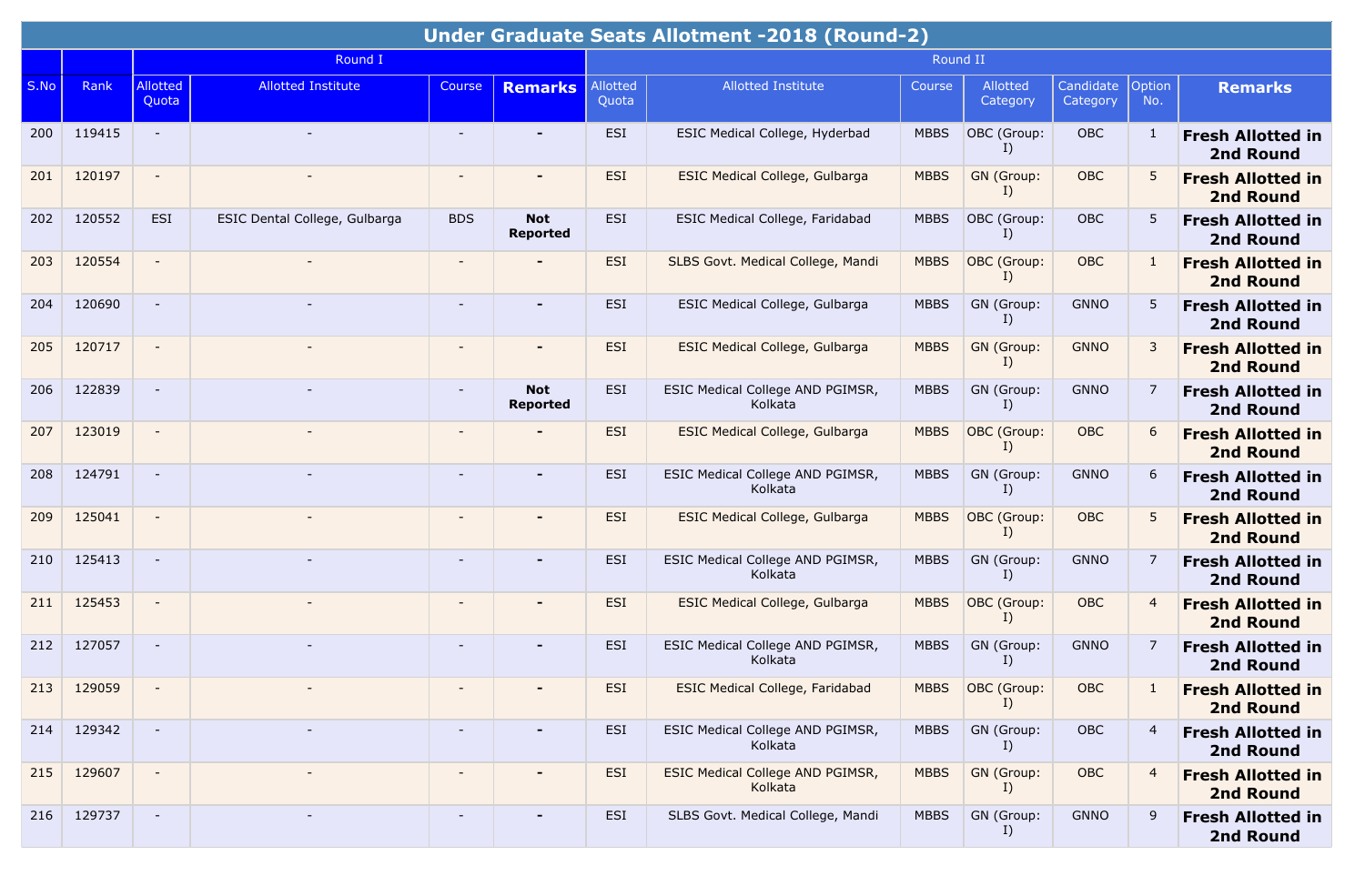|      |        |                          |                                               |                          |                          |                   | Under Graduate Seats Allotment -2018 (Round-2) |             |                      |                       |                |                                              |
|------|--------|--------------------------|-----------------------------------------------|--------------------------|--------------------------|-------------------|------------------------------------------------|-------------|----------------------|-----------------------|----------------|----------------------------------------------|
|      |        |                          | Round I                                       |                          |                          |                   |                                                | Round II    |                      |                       |                |                                              |
| S.No | Rank   | Allotted<br>Quota        | <b>Allotted Institute</b>                     | Course                   | <b>Remarks</b>           | Allotted<br>Quota | <b>Allotted Institute</b>                      | Course      | Allotted<br>Category | Candidate<br>Category | Option<br>No.  | <b>Remarks</b>                               |
| 217  | 131221 | $\sim$                   |                                               |                          |                          | <b>ESI</b>        | ESIC Medical College, Gulbarga                 | <b>MBBS</b> | OBC (Group:<br>I     | OBC                   | 6              | <b>Fresh Allotted in</b><br><b>2nd Round</b> |
| 218  | 131263 | $\sim$                   |                                               |                          | $\blacksquare$           | <b>ESI</b>        | ESIC Medical College, Gulbarga                 | <b>MBBS</b> | OBC (Group:<br>I)    | OBC                   | 5              | <b>Fresh Allotted in</b><br>2nd Round        |
| 219  | 131275 |                          |                                               |                          |                          | <b>ESI</b>        | ESIC Medical College, Gulbarga                 | <b>MBBS</b> | OBC (Group:<br>I)    | <b>OBC</b>            | 5              | <b>Fresh Allotted in</b><br><b>2nd Round</b> |
| 220  | 131714 | $\sim$                   |                                               | $\sim$                   | $\blacksquare$           | <b>ESI</b>        | ESIC Medical College, Gulbarga                 | <b>MBBS</b> | OBC (Group:<br>$I$ ) | <b>OBC</b>            | 3              | <b>Fresh Allotted in</b><br>2nd Round        |
| 221  | 133360 | $\sim$                   |                                               |                          | ٠                        | <b>ESI</b>        | <b>ESIC Medical College, Faridabad</b>         | <b>MBBS</b> | OBC (Group:<br>I)    | OBC                   | 7              | <b>Fresh Allotted in</b><br><b>2nd Round</b> |
| 222  | 133484 | $\overline{\phantom{a}}$ |                                               | $\sim$                   | $\blacksquare$           | <b>ESI</b>        | SLBS Govt. Medical College, Mandi              | <b>MBBS</b> | GN (Group:<br>I)     | <b>GNNO</b>           | 219            | <b>Fresh Allotted in</b><br>2nd Round        |
| 223  | 133988 |                          |                                               |                          |                          | <b>ESI</b>        | SLBS Govt. Medical College, Mandi              | <b>MBBS</b> | GN (Group:<br>I)     | <b>GNNO</b>           | 9              | <b>Fresh Allotted in</b><br><b>2nd Round</b> |
| 224  | 137329 | $\sim$                   |                                               |                          | ٠                        | <b>ESI</b>        | ESIC Medical College AND PGIMSR,<br>Kolkata    | <b>MBBS</b> | OBC (Group:<br>I)    | OBC                   | $\overline{4}$ | <b>Fresh Allotted in</b><br>2nd Round        |
| 225  | 137831 | $\sim$                   |                                               | $\sim$                   | $\overline{\phantom{0}}$ | <b>ESI</b>        | SLBS Govt. Medical College, Mandi              | <b>MBBS</b> | GN (Group:<br>I)     | <b>GNNO</b>           | 9              | <b>Fresh Allotted in</b><br><b>2nd Round</b> |
| 226  | 138659 | $\sim$                   |                                               |                          |                          | <b>ESI</b>        | SLBS Govt. Medical College, Mandi              | <b>MBBS</b> | OBC (Group:<br>I)    | OBC                   | 7              | <b>Fresh Allotted in</b><br>2nd Round        |
| 227  | 138961 | ESI                      | ESIC Medical College AND PGIMSR,<br>Bangalore | <b>MBBS</b>              | <b>Reported</b>          |                   |                                                |             |                      |                       |                | Did not opt for<br><b>Upgradation.</b>       |
| 228  | 139425 | $\sim$                   |                                               |                          | $\overline{\phantom{0}}$ | ESI               | SLBS Govt. Medical College, Mandi              | <b>MBBS</b> | OBC (Group:<br>I)    | OBC                   | 7              | <b>Fresh Allotted in</b><br>2nd Round        |
| 229  | 139548 | $\overline{\phantom{a}}$ |                                               |                          | $\overline{\phantom{0}}$ | <b>ESI</b>        | ESIC Dental College, Gulbarga                  | <b>BDS</b>  | GN (Group:<br>I)     | <b>GNNO</b>           | 54             | <b>Fresh Allotted in</b><br><b>2nd Round</b> |
| 230  | 139948 |                          |                                               |                          |                          | <b>ESI</b>        | ESIC Medical College AND PGIMSR,<br>Kolkata    | <b>MBBS</b> | OBC (Group:<br>I)    | OBC                   | 9              | <b>Fresh Allotted in</b><br>2nd Round        |
| 231  | 140206 | $\overline{\phantom{a}}$ |                                               | $\overline{\phantom{a}}$ |                          | ESI               | ESIC Dental College, Gulbarga                  | <b>BDS</b>  | GN (Group:<br>I)     | <b>GNNO</b>           | 12             | <b>Fresh Allotted in</b><br>2nd Round        |
| 232  | 140386 | $\sim$                   |                                               | $\overline{\phantom{a}}$ | $\blacksquare$           | ESI               | ESIC Medical College AND PGIMSR,<br>Kolkata    | <b>MBBS</b> | OBC (Group:<br>I)    | OBC                   | 7              | <b>Fresh Allotted in</b><br>2nd Round        |
| 233  | 142287 | $\blacksquare$           |                                               | $\overline{\phantom{a}}$ |                          | ESI               | ESIC Dental College, Gulbarga                  | <b>BDS</b>  | GN (Group:<br>I)     | <b>GNNO</b>           | 10             | <b>Fresh Allotted in</b><br><b>2nd Round</b> |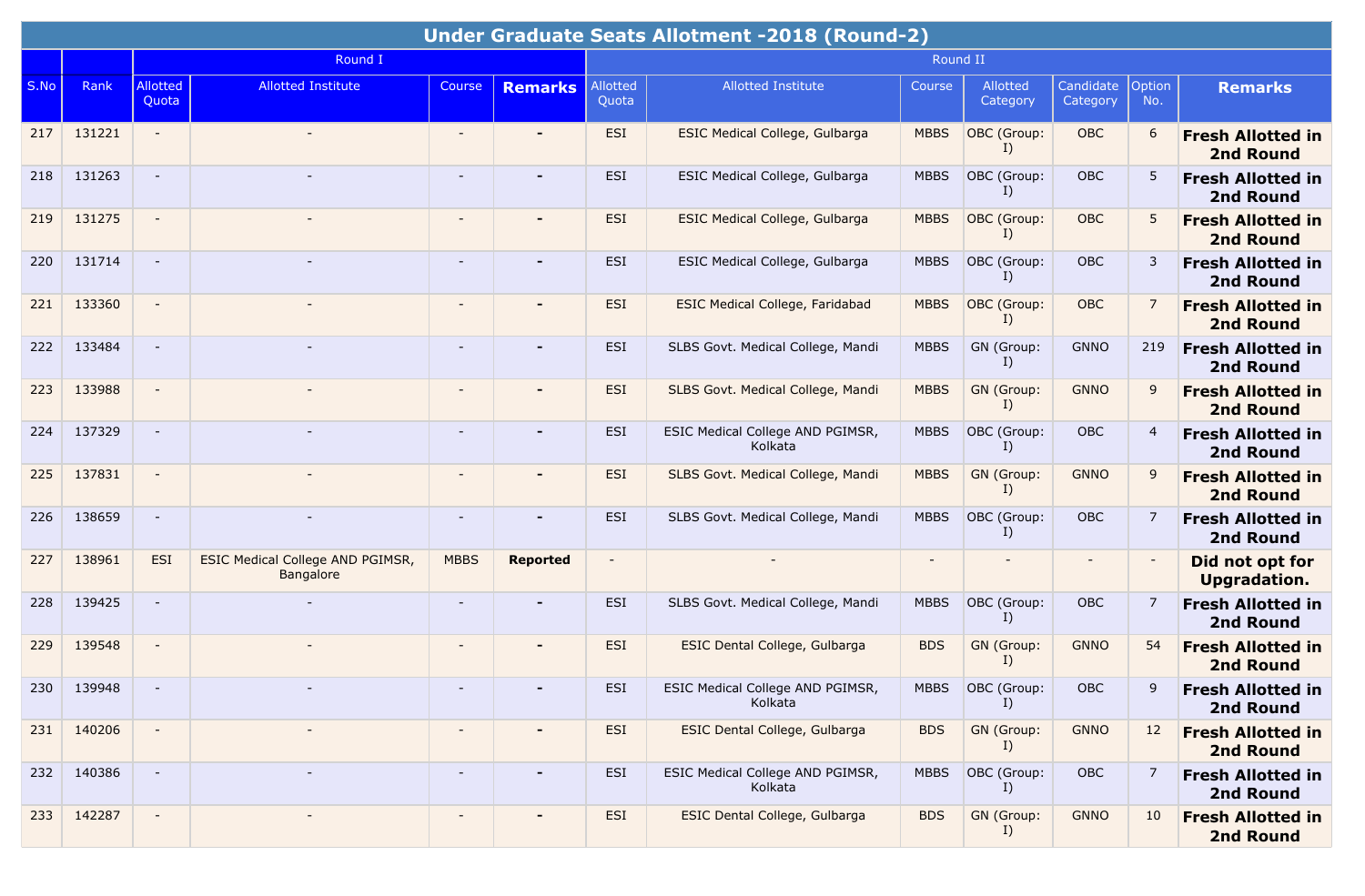|      |        |                          |                                               |                          |                          |                   | Under Graduate Seats Allotment -2018 (Round-2) |                |                      |                       |                |                                              |
|------|--------|--------------------------|-----------------------------------------------|--------------------------|--------------------------|-------------------|------------------------------------------------|----------------|----------------------|-----------------------|----------------|----------------------------------------------|
|      |        |                          | Round I                                       |                          |                          |                   |                                                | Round II       |                      |                       |                |                                              |
| S.No | Rank   | Allotted<br>Quota        | <b>Allotted Institute</b>                     | Course                   | <b>Remarks</b>           | Allotted<br>Quota | <b>Allotted Institute</b>                      | Course         | Allotted<br>Category | Candidate<br>Category | Option<br>No.  | <b>Remarks</b>                               |
| 234  | 145961 | $\sim$                   |                                               |                          |                          | ESI               | ESIC Medical College AND PGIMSR,<br>Kolkata    | <b>MBBS</b>    | OBC (Group:<br>I)    | OBC                   | $\overline{2}$ | <b>Fresh Allotted in</b><br>2nd Round        |
| 235  | 146042 | $\sim$                   |                                               |                          | $\overline{\phantom{0}}$ | <b>ESI</b>        | ESIC Medical College AND PGIMSR,<br>Kolkata    | <b>MBBS</b>    | OBC (Group:<br>I)    | OBC                   | 8              | <b>Fresh Allotted in</b><br><b>2nd Round</b> |
| 236  | 146266 |                          |                                               |                          |                          | <b>ESI</b>        | ESIC Medical College AND PGIMSR,<br>Kolkata    | <b>MBBS</b>    | OBC (Group:<br>I)    | <b>OBC</b>            | 8              | <b>Fresh Allotted in</b><br>2nd Round        |
| 237  | 146369 | $\overline{\phantom{a}}$ |                                               |                          | $\overline{\phantom{0}}$ | <b>ESI</b>        | ESIC Medical College AND PGIMSR,<br>Kolkata    | <b>MBBS</b>    | OBC (Group:<br>$I$ ) | <b>OBC</b>            | 8              | <b>Fresh Allotted in</b><br><b>2nd Round</b> |
| 238  | 146809 | $\sim$                   |                                               |                          | ٠                        | ESI               | ESIC Medical College AND PGIMSR,<br>Kolkata    | <b>MBBS</b>    | OBC (Group:<br>I)    | OBC                   | 7              | <b>Fresh Allotted in</b><br>2nd Round        |
| 239  | 148339 | $\overline{\phantom{a}}$ |                                               | $\sim$                   | $\overline{\phantom{0}}$ | <b>ESI</b>        | ESIC Medical College AND PGIMSR,<br>Kolkata    | <b>MBBS</b>    | OBC (Group:<br>I)    | <b>OBC</b>            | 6              | <b>Fresh Allotted in</b><br><b>2nd Round</b> |
| 240  | 148558 |                          |                                               |                          |                          | <b>ESI</b>        | ESIC Medical College AND PGIMSR,<br>Kolkata    | <b>MBBS</b>    | OBC (Group:<br>$I$ ) | OBC                   | 7              | <b>Fresh Allotted in</b><br>2nd Round        |
| 241  | 148561 | $\sim$                   |                                               |                          | ٠                        | <b>ESI</b>        | ESIC Dental College, Gulbarga                  | <b>BDS</b>     | GN (Group:<br>I)     | <b>GNNO</b>           | 15             | <b>Fresh Allotted in</b><br><b>2nd Round</b> |
| 242  | 149686 | $\sim$                   |                                               | $\sim$                   | $\blacksquare$           | <b>ESI</b>        | SLBS Govt. Medical College, Mandi              | <b>MBBS</b>    | OBC (Group:<br>I)    | OBC                   | 9              | <b>Fresh Allotted in</b><br>2nd Round        |
| 243  | 149912 | $\overline{\phantom{a}}$ |                                               |                          |                          | <b>ESI</b>        | SLBS Govt. Medical College, Mandi              | <b>MBBS</b>    | OBC (Group:<br>I)    | OBC                   | 9              | <b>Fresh Allotted in</b><br><b>2nd Round</b> |
| 244  | 150424 | $\sim$                   |                                               |                          | $\overline{\phantom{0}}$ | ESI               | ESIC Dental College, Gulbarga                  | <b>BDS</b>     | GN (Group:<br>I)     | <b>GNNO</b>           | 10             | <b>Fresh Allotted in</b><br>2nd Round        |
| 245  | 150987 | $\overline{\phantom{a}}$ |                                               |                          | $\overline{\phantom{0}}$ | <b>ESI</b>        | ESIC Dental College, Gulbarga                  | <b>BDS</b>     | GN (Group:<br>I)     | OBC                   | 7              | <b>Fresh Allotted in</b><br><b>2nd Round</b> |
| 246  | 151061 | $\overline{\phantom{a}}$ |                                               | $\sim$                   | $\blacksquare$           | ESI               | ESIC Dental College, Gulbarga                  | <b>BDS</b>     | GN (Group:<br>I)     | <b>GNNO</b>           | 251            | <b>Fresh Allotted in</b><br>2nd Round        |
| 247  | 151725 |                          |                                               |                          |                          | <b>ESI</b>        | ESIC Medical College, Hyderbad                 | <b>MBBS</b>    | SC (Group: I)        | <b>SC</b>             | 1              | <b>Fresh Allotted in</b><br><b>2nd Round</b> |
| 248  | 151833 | ESI                      | ESIC Medical College AND PGIMSR,<br>Bangalore | <b>MBBS</b>              | Reported                 | $\blacksquare$    |                                                | $\blacksquare$ |                      | $\blacksquare$        |                | Did not opt for<br><b>Upgradation.</b>       |
| 249  | 154301 | $\blacksquare$           |                                               | $\overline{\phantom{a}}$ | $\overline{\phantom{0}}$ | ESI               | ESIC Dental College, Gulbarga                  | <b>BDS</b>     | GN (Group:<br>I)     | <b>GNNO</b>           | 225            | <b>Fresh Allotted in</b><br><b>2nd Round</b> |
| 250  | 156584 | $\blacksquare$           |                                               | $\overline{\phantom{a}}$ | $\blacksquare$           | ESI               | ESIC Dental College, Gulbarga                  | <b>BDS</b>     | GN (Group:<br>I)     | OBC                   | 10             | <b>Fresh Allotted in</b><br>2nd Round        |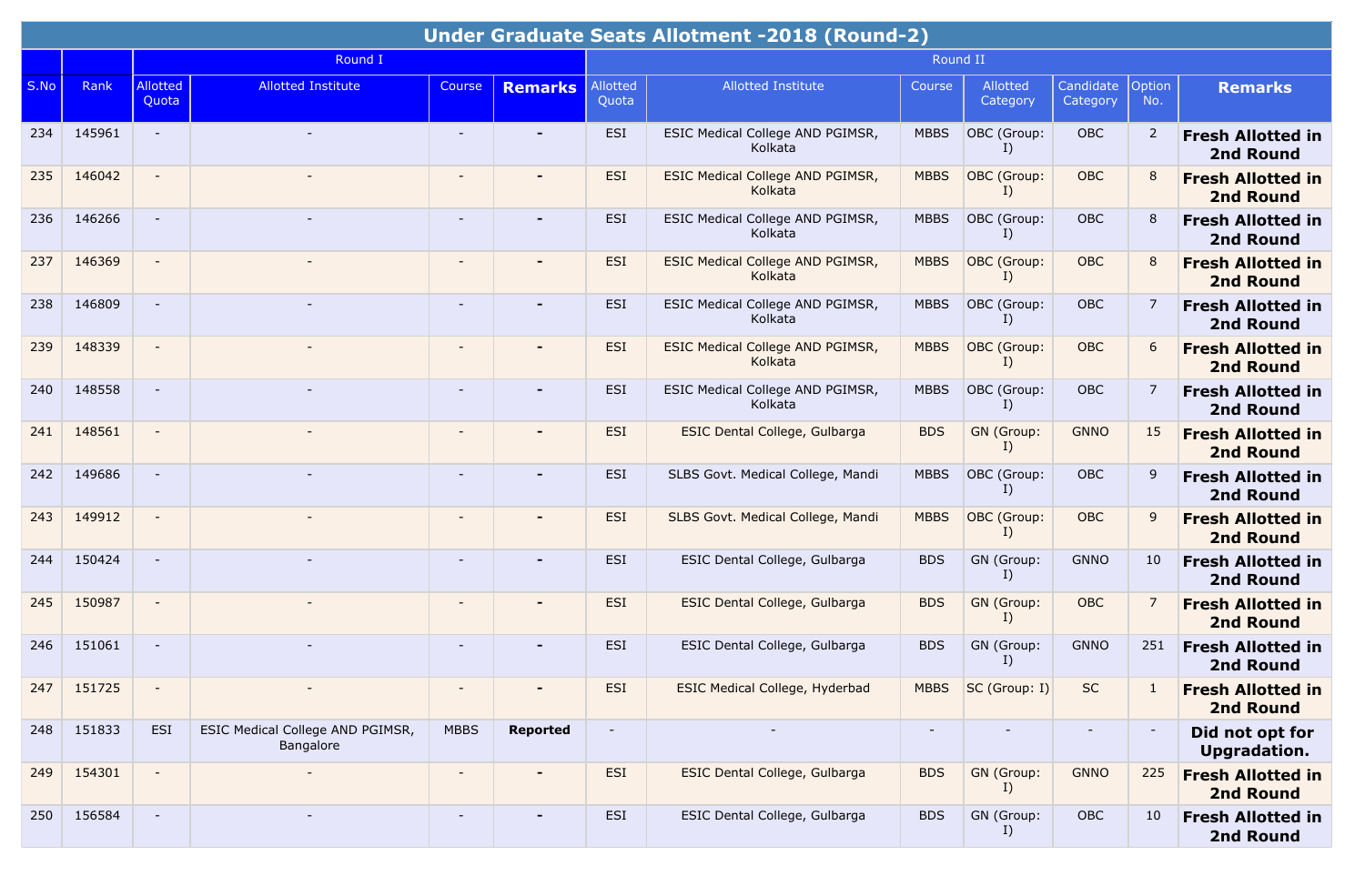|      | <b>Under Graduate Seats Allotment -2018 (Round-2)</b> |                          |                                               |             |                               |                          |                                   |                          |                      |                       |               |                                              |  |  |
|------|-------------------------------------------------------|--------------------------|-----------------------------------------------|-------------|-------------------------------|--------------------------|-----------------------------------|--------------------------|----------------------|-----------------------|---------------|----------------------------------------------|--|--|
|      |                                                       |                          | Round I                                       |             |                               |                          |                                   | Round II                 |                      |                       |               |                                              |  |  |
| S.No | Rank                                                  | <b>Allotted</b><br>Quota | <b>Allotted Institute</b>                     | Course      | <b>Remarks</b>                | Allotted<br>Quota        | <b>Allotted Institute</b>         | Course                   | Allotted<br>Category | Candidate<br>Category | Option<br>No. | <b>Remarks</b>                               |  |  |
| 251  | 159112                                                | $\sim$                   |                                               |             | $\blacksquare$                | <b>ESI</b>               | ESIC Dental College, Gulbarga     | <b>BDS</b>               | GN (Group:<br>I)     | <b>GNNO</b>           | 10            | <b>Fresh Allotted in</b><br><b>2nd Round</b> |  |  |
| 252  | 160590                                                | $\overline{\phantom{a}}$ |                                               | $\sim$      | $\overline{\phantom{0}}$      | <b>ESI</b>               | ESIC Dental College, Gulbarga     | <b>BDS</b>               | GN (Group:<br>I)     | OBC                   | 10            | <b>Fresh Allotted in</b><br>2nd Round        |  |  |
| 253  | 161961                                                | $\overline{\phantom{a}}$ |                                               |             |                               | <b>ESI</b>               | ESIC Dental College, Gulbarga     | <b>BDS</b>               | GN (Group:<br>I)     | <b>GNNO</b>           | 6             | <b>Fresh Allotted in</b><br><b>2nd Round</b> |  |  |
| 254  | 163633                                                | $\overline{\phantom{a}}$ |                                               | $\sim$      |                               | ESI                      | ESIC Dental College, Gulbarga     | <b>BDS</b>               | GN (Group:<br>I)     | <b>GNNO</b>           | 10            | <b>Fresh Allotted in</b><br>2nd Round        |  |  |
| 255  | 163727                                                | <b>ESI</b>               | <b>ESIC Medical College, Faridabad</b>        | <b>MBBS</b> | <b>Reported</b>               | $\overline{\phantom{a}}$ |                                   | $\blacksquare$           |                      | $\sim$                |               | <b>No Upgradation</b>                        |  |  |
| 256  | 164390                                                | $\blacksquare$           |                                               | $\sim$      |                               | <b>ESI</b>               | ESIC Dental College, Gulbarga     | <b>BDS</b>               | OBC (Group:<br>I)    | OBC                   | 12            | <b>Fresh Allotted in</b><br>2nd Round        |  |  |
| 257  | 167583                                                | $\overline{\phantom{a}}$ |                                               |             |                               | <b>ESI</b>               | ESIC Dental College, Gulbarga     | <b>BDS</b>               | OBC (Group:<br>I)    | OBC                   | 225           | <b>Fresh Allotted in</b><br><b>2nd Round</b> |  |  |
| 258  | 168700                                                | $\sim$                   |                                               |             |                               | <b>ESI</b>               | ESIC Dental College, Gulbarga     | <b>BDS</b>               | OBC (Group:<br>I)    | OBC                   | 13            | <b>Fresh Allotted in</b><br>2nd Round        |  |  |
| 259  | 174326                                                | $\overline{\phantom{a}}$ |                                               |             | <b>Not</b><br><b>Reported</b> | <b>ESI</b>               | ESIC Dental College, Gulbarga     | <b>BDS</b>               | OBC (Group:<br>I     | OBC                   | 226           | <b>Fresh Allotted in</b><br><b>2nd Round</b> |  |  |
| 260  | 175864                                                | $\sim$                   |                                               | $\sim$      |                               | <b>ESI</b>               | ESIC Dental College, Gulbarga     | <b>BDS</b>               | OBC (Group:<br>I)    | <b>OBC</b>            | 12            | <b>Fresh Allotted in</b><br>2nd Round        |  |  |
| 261  | 176729                                                | $\sim$                   |                                               |             |                               | <b>ESI</b>               | ESIC Dental College, Gulbarga     | <b>BDS</b>               | OBC (Group:<br>I)    | <b>OBC</b>            | 23            | <b>Fresh Allotted in</b><br><b>2nd Round</b> |  |  |
| 262  | 188797                                                | $\sim$                   |                                               | $\sim$      |                               | <b>ESI</b>               | SLBS Govt. Medical College, Mandi | <b>MBBS</b>              | SC (Group:<br>II)    | <b>SC</b>             | 9             | <b>Fresh Allotted in</b><br>2nd Round        |  |  |
| 263  | 192910                                                | ESI                      | ESIC Medical College AND PGIMSR,<br>Bangalore | <b>MBBS</b> | <b>Reported</b>               | $\overline{\phantom{a}}$ |                                   | $\overline{\phantom{a}}$ |                      |                       |               | Did not opt for<br><b>Upgradation.</b>       |  |  |
| 264  | 218843                                                | ESI                      | ESIC Medical College AND PGIMSR,<br>Bangalore | <b>MBBS</b> | <b>Reported</b>               | $\overline{\phantom{a}}$ |                                   | $\overline{\phantom{a}}$ |                      |                       |               | Did not opt for<br>Upgradation.              |  |  |
| 265  | 226049                                                | $\overline{\phantom{a}}$ |                                               |             |                               | <b>ESI</b>               | SLBS Govt. Medical College, Mandi | <b>MBBS</b>              | SC (Group:<br>II)    | <b>SC</b>             | 10            | <b>Fresh Allotted in</b><br>2nd Round        |  |  |
| 266  | 236991                                                | ESI                      | ESIC Medical College, Faridabad               | <b>MBBS</b> | Reported                      | $\overline{\phantom{a}}$ |                                   | $\overline{\phantom{a}}$ |                      | $\sim$                |               | Did not opt for<br><b>Upgradation.</b>       |  |  |
| 267  | 244608                                                | ESI                      | <b>ESIC Medical College, Hyderbad</b>         | <b>MBBS</b> | <b>Reported</b>               | $\overline{\phantom{a}}$ |                                   | $\overline{\phantom{a}}$ |                      |                       |               | Did not opt for<br><b>Upgradation.</b>       |  |  |
| 268  | 252626                                                | ESI                      | ESIC Medical College, Faridabad               | <b>MBBS</b> | Reported                      | $\blacksquare$           |                                   | $\overline{\phantom{a}}$ |                      |                       |               | Did not opt for<br><b>Upgradation.</b>       |  |  |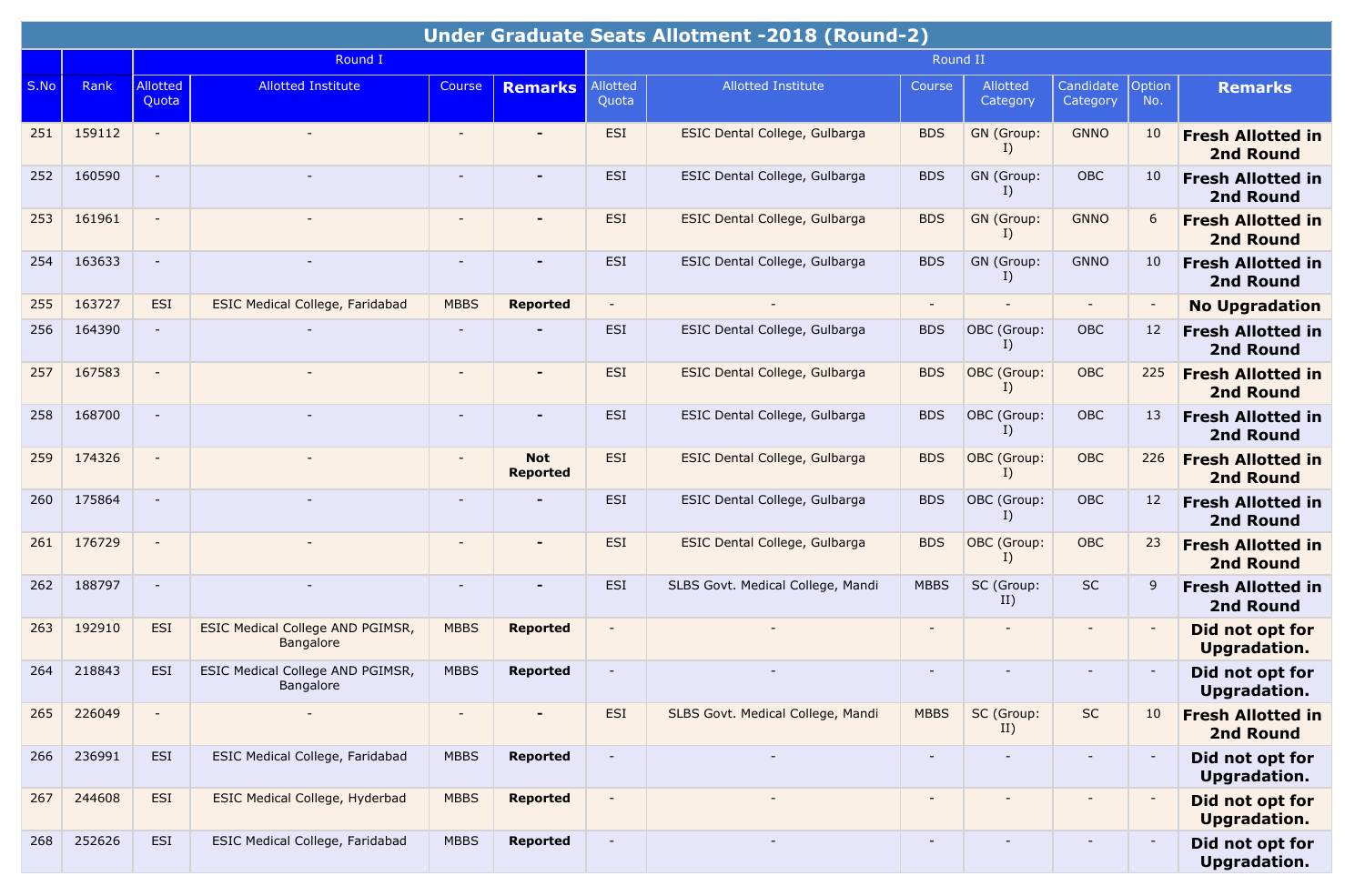|      | Under Graduate Seats Allotment -2018 (Round-2) |                          |                                                   |                |                               |                          |                                                      |                          |                      |                          |                |                                              |  |
|------|------------------------------------------------|--------------------------|---------------------------------------------------|----------------|-------------------------------|--------------------------|------------------------------------------------------|--------------------------|----------------------|--------------------------|----------------|----------------------------------------------|--|
|      |                                                |                          | Round I                                           |                |                               |                          |                                                      | Round II                 |                      |                          |                |                                              |  |
| S.No | Rank                                           | <b>Allotted</b><br>Quota | <b>Allotted Institute</b>                         | Course         | <b>Remarks</b>                | Allotted<br>Quota        | <b>Allotted Institute</b>                            | Course                   | Allotted<br>Category | Candidate<br>Category    | Option<br>No.  | <b>Remarks</b>                               |  |
| 269  | 256566                                         | ESI                      | SLBS Govt. Medical College, Mandi                 | <b>MBBS</b>    | <b>Reported</b>               | <b>ESI</b>               | <b>ESIC Medical College, Faridabad</b>               | <b>MBBS</b>              | SC (Group: I)        | <b>SC</b>                | $\mathbf{1}$   | <b>Upgraded</b>                              |  |
| 270  | 258567                                         | <b>ESI</b>               | Government Medical College, Kollam                | <b>MBBS</b>    | <b>Reported</b>               | $\blacksquare$           |                                                      |                          |                      | $\blacksquare$           |                | Did not opt for<br>Upgradation.              |  |
| 271  | 265747                                         | <b>ESI</b>               | SLBS Govt. Medical College, Mandi                 | <b>MBBS</b>    | <b>Reported</b>               | $\overline{\phantom{a}}$ |                                                      |                          |                      | $\overline{\phantom{a}}$ |                | Did not opt for<br><b>Upgradation.</b>       |  |
| 272  | 280650                                         | ESI                      | ESIC Medical College, Hyderbad                    | <b>MBBS</b>    | <b>Reported</b>               | $\overline{\phantom{a}}$ |                                                      |                          |                      | $\overline{\phantom{a}}$ |                | Did not opt for<br>Upgradation.              |  |
| 273  | 294916                                         | <b>ESI</b>               | Government Medical College, Kollam                | <b>MBBS</b>    | <b>Reported</b>               |                          |                                                      |                          |                      |                          |                | Did not opt for<br><b>Upgradation.</b>       |  |
| 274  | 295151                                         | <b>ESI</b>               | ESIC Medical College, Hyderbad                    | <b>MBBS</b>    | <b>Reported</b>               | $\overline{\phantom{a}}$ |                                                      |                          |                      | $\overline{\phantom{0}}$ |                | Did not opt for<br>Upgradation.              |  |
| 275  | 309203                                         | $\blacksquare$           |                                                   |                |                               | ESI                      | ESIC Dental College, Gulbarga                        | <b>BDS</b>               | SC (Group:<br>III)   | <b>SC</b>                | 8              | <b>Fresh Allotted in</b><br><b>2nd Round</b> |  |
| 276  | 335031                                         | <b>ESI</b>               | Govt. Med. College and ESIC Hospt.,<br>Coimbatore | <b>MBBS</b>    | <b>Reported</b>               |                          |                                                      | $\overline{\phantom{a}}$ |                      |                          |                | Did not opt for<br>Upgradation.              |  |
| 277  | 345657                                         | <b>ESI</b>               | ESIC Medical College AND PGIMSR,<br>Bangalore     | <b>MBBS</b>    | <b>Not</b><br><b>Reported</b> | ESI                      | ESIC Medical College AND PGIMSR,<br><b>Bangalore</b> | <b>MBBS</b>              | ST (Group: I)        | <b>ST</b>                | 24             | <b>Fresh Allotted in</b><br><b>2nd Round</b> |  |
| 278  | 346190                                         | <b>ESI</b>               | Government Medical College, Kollam                | <b>MBBS</b>    | <b>Reported</b>               | $\overline{\phantom{a}}$ |                                                      | $\sim$                   |                      | $\overline{\phantom{a}}$ |                | Did not opt for<br><b>Upgradation.</b>       |  |
| 279  | 348829                                         |                          |                                                   |                |                               | ESI                      | Government Medical College, Kollam                   | <b>MBBS</b>              | SC (Group: I)        | <b>SC</b>                |                | <b>Fresh Allotted in</b><br><b>2nd Round</b> |  |
| 280  | 355450                                         | <b>ESI</b>               | ESIC Medical College AND PGIMSR,<br>Bangalore     | <b>MBBS</b>    | <b>Reported</b>               | $\overline{\phantom{a}}$ |                                                      | $\overline{\phantom{a}}$ |                      | $\overline{\phantom{a}}$ |                | Did not opt for<br><b>Upgradation.</b>       |  |
| 281  | 365910                                         | $\blacksquare$           |                                                   |                |                               | <b>ESI</b>               | ESIC Medical College AND PGIMSR,<br>Bangalore        | <b>MBBS</b>              | SC (Group: I)        | <b>SC</b>                |                | <b>Fresh Allotted in</b><br><b>2nd Round</b> |  |
| 282  | 377444                                         | ESI                      | ESIC Medical College AND PGIMSR,<br>Bangalore     | <b>MBBS</b>    | <b>Reported</b>               | $\overline{\phantom{a}}$ |                                                      |                          |                      |                          |                | Did not opt for<br><b>Upgradation.</b>       |  |
| 283  | 381361                                         | <b>ESI</b>               | SLBS Govt. Medical College, Mandi                 | <b>MBBS</b>    | <b>Reported</b>               |                          |                                                      |                          |                      | $\overline{\phantom{a}}$ |                | Did not opt for<br><b>Upgradation.</b>       |  |
| 284  | 398743                                         | ESI                      | ESIC Medical College, Gulbarga                    | <b>MBBS</b>    | Reported                      | $\blacksquare$           |                                                      |                          |                      | $\blacksquare$           |                | Did not opt for<br>Upgradation.              |  |
| 285  | 402066                                         | $\overline{\phantom{a}}$ | $\overline{\phantom{0}}$                          | $\blacksquare$ | $\blacksquare$                | ESI                      | ESIC Medical College AND PGIMSR,<br>Bangalore        | <b>MBBS</b>              | SC (Group: I)        | SC                       | $\overline{2}$ | <b>Fresh Allotted in</b><br>2nd Round        |  |
| 286  | 410320                                         | ESI                      | ESIC Medical College, Gulbarga                    | <b>MBBS</b>    | Reported                      | $\overline{\phantom{a}}$ |                                                      |                          |                      |                          |                | Did not opt for<br>Upgradation.              |  |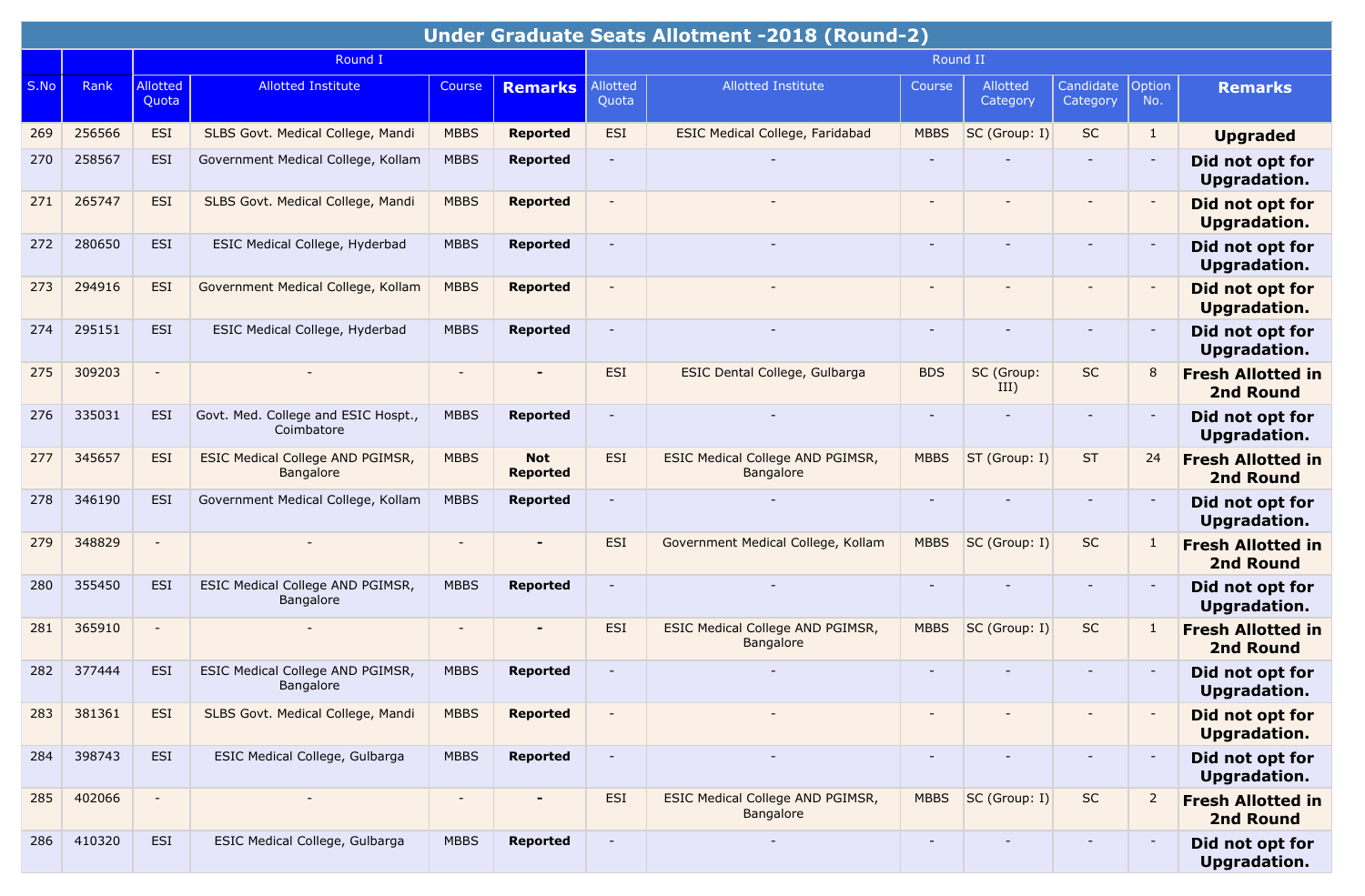|      | Under Graduate Seats Allotment -2018 (Round-2) |                          |                                                   |             |                               |                          |                                             |                          |                          |                       |                          |                                        |  |
|------|------------------------------------------------|--------------------------|---------------------------------------------------|-------------|-------------------------------|--------------------------|---------------------------------------------|--------------------------|--------------------------|-----------------------|--------------------------|----------------------------------------|--|
|      |                                                |                          | Round I                                           |             |                               |                          |                                             | Round II                 |                          |                       |                          |                                        |  |
| S.No | Rank                                           | <b>Allotted</b><br>Quota | <b>Allotted Institute</b>                         | Course      | <b>Remarks</b>                | Allotted<br>Quota        | <b>Allotted Institute</b>                   | Course                   | Allotted<br>Category     | Candidate<br>Category | Option<br>No.            | <b>Remarks</b>                         |  |
| 287  | 414899                                         | <b>ESI</b>               | ESIC Medical College AND PGIMSR,<br>Chennai       | <b>MBBS</b> | <b>Reported</b>               | $\overline{\phantom{a}}$ | $\sim$                                      | $\overline{\phantom{a}}$ | $\overline{\phantom{a}}$ |                       |                          | Did not opt for<br><b>Upgradation.</b> |  |
| 288  | 417964                                         | <b>ESI</b>               | ESIC Medical College, Hyderbad                    | <b>MBBS</b> | <b>Reported</b>               | $\overline{\phantom{a}}$ |                                             | $\overline{\phantom{a}}$ |                          |                       |                          | Did not opt for<br>Upgradation.        |  |
| 289  | 433097                                         | <b>ESI</b>               | <b>ESIC Medical College, Hyderbad</b>             | <b>MBBS</b> | <b>Reported</b>               | $\overline{\phantom{a}}$ |                                             | $\overline{\phantom{a}}$ |                          |                       |                          | Did not opt for<br><b>Upgradation.</b> |  |
| 290  | 449488                                         | <b>ESI</b>               | Govt. Med. College and ESIC Hospt.,<br>Coimbatore | <b>MBBS</b> | <b>Reported</b>               | $\sim$                   |                                             | $\sim$                   |                          | $\sim$                |                          | <b>No Upgradation</b>                  |  |
| 291  | 462273                                         | <b>ESI</b>               | <b>ESIC Medical College, Gulbarga</b>             | <b>MBBS</b> | <b>Reported</b>               | $\sim$                   |                                             |                          |                          |                       | $\overline{\phantom{a}}$ | Did not fill up<br>fresh choices.      |  |
| 292  | 469688                                         | <b>ESI</b>               | ESIC Medical College AND PGIMSR,<br>Chennai       | <b>MBBS</b> | <b>Reported</b>               | $\overline{\phantom{a}}$ |                                             | $\overline{\phantom{a}}$ |                          |                       |                          | Did not opt for<br>Upgradation.        |  |
| 293  | 481677                                         | <b>ESI</b>               | ESIC Dental College, Gulbarga                     | <b>BDS</b>  | <b>Not</b><br><b>Reported</b> | $\overline{a}$           |                                             | $\overline{\phantom{a}}$ |                          |                       | $\overline{\phantom{a}}$ | <b>Not Allotted.</b>                   |  |
| 294  | 500891                                         | <b>ESI</b>               | ESIC Medical College, Hyderbad                    | <b>MBBS</b> | <b>Reported</b>               | $\overline{\phantom{a}}$ |                                             | $\overline{\phantom{a}}$ |                          |                       |                          | Did not opt for<br><b>Upgradation.</b> |  |
| 295  | 503924                                         | <b>ESI</b>               | <b>ESIC Medical College, Gulbarga</b>             | <b>MBBS</b> | <b>Reported</b>               | $\blacksquare$           |                                             | $\overline{\phantom{a}}$ |                          |                       |                          | Did not opt for<br><b>Upgradation.</b> |  |
| 296  | 512466                                         | $\overline{\phantom{a}}$ |                                                   |             |                               | ESI                      | ESIC Medical College AND PGIMSR,<br>Chennai | <b>MBBS</b>              | SC (Group: I)            | <b>SC</b>             | 12                       | <b>Fresh Allotted in</b><br>2nd Round  |  |
| 297  | 521165                                         | <b>ESI</b>               | <b>ESIC Medical College, Gulbarga</b>             | <b>MBBS</b> | <b>Reported</b>               | $\overline{\phantom{a}}$ |                                             |                          |                          | $\blacksquare$        | $\overline{\phantom{a}}$ | <b>No Upgradation</b>                  |  |
| 298  | 605461                                         | <b>ESI</b>               | ESIC Dental College, Gulbarga                     | <b>BDS</b>  | <b>Reported</b>               | $\blacksquare$           |                                             | $\overline{\phantom{a}}$ |                          |                       |                          | <b>No Upgradation</b>                  |  |
| 299  | 607242                                         | <b>ESI</b>               | ESIC Medical College AND PGIMSR,<br>Kolkata       | <b>MBBS</b> | <b>Reported</b>               | $\overline{\phantom{a}}$ |                                             |                          |                          |                       |                          | <b>No Upgradation</b>                  |  |
| 300  | 630547                                         | <b>ESI</b>               | ESIC Medical College AND PGIMSR,<br>Bangalore     | <b>MBBS</b> | <b>Reported</b>               | $\blacksquare$           | Ξ.                                          | $\overline{\phantom{a}}$ |                          |                       | $\overline{\phantom{a}}$ | Did not opt for<br>Upgradation.        |  |
| 301  | 646133                                         | $\blacksquare$           |                                                   |             |                               | <b>ESI</b>               | <b>ESIC Medical College, Gulbarga</b>       | <b>MBBS</b>              | SC (Group: I)            | <b>SC</b>             | $\overline{4}$           | <b>Fresh Allotted in</b><br>2nd Round  |  |
| 302  | 647608                                         | ESI                      | ESIC Medical College AND PGIMSR,<br>Kolkata       | <b>MBBS</b> | <b>Reported</b>               | $\overline{\phantom{a}}$ |                                             | $\overline{\phantom{a}}$ |                          |                       |                          | Did not opt for<br><b>Upgradation.</b> |  |
| 303  | 650708                                         | ESI                      | ESIC Medical College AND PGIMSR,<br>Kolkata       | <b>MBBS</b> | <b>Reported</b>               | $\overline{\phantom{a}}$ |                                             |                          |                          |                       |                          | <b>No Upgradation</b>                  |  |
| 304  | 659341                                         | ESI                      | ESIC Medical College AND PGIMSR,<br>Kolkata       | <b>MBBS</b> | <b>Not</b><br>Reported        | $\overline{\phantom{a}}$ |                                             | $\overline{\phantom{a}}$ |                          | $\sim$                |                          | <b>Not Allotted.</b>                   |  |
| 305  | 688995                                         | ESI                      | SLBS Govt. Medical College, Mandi                 | <b>MBBS</b> | <b>Reported</b>               | $\overline{\phantom{a}}$ |                                             |                          |                          |                       |                          | Did not opt for<br><b>Upgradation.</b> |  |